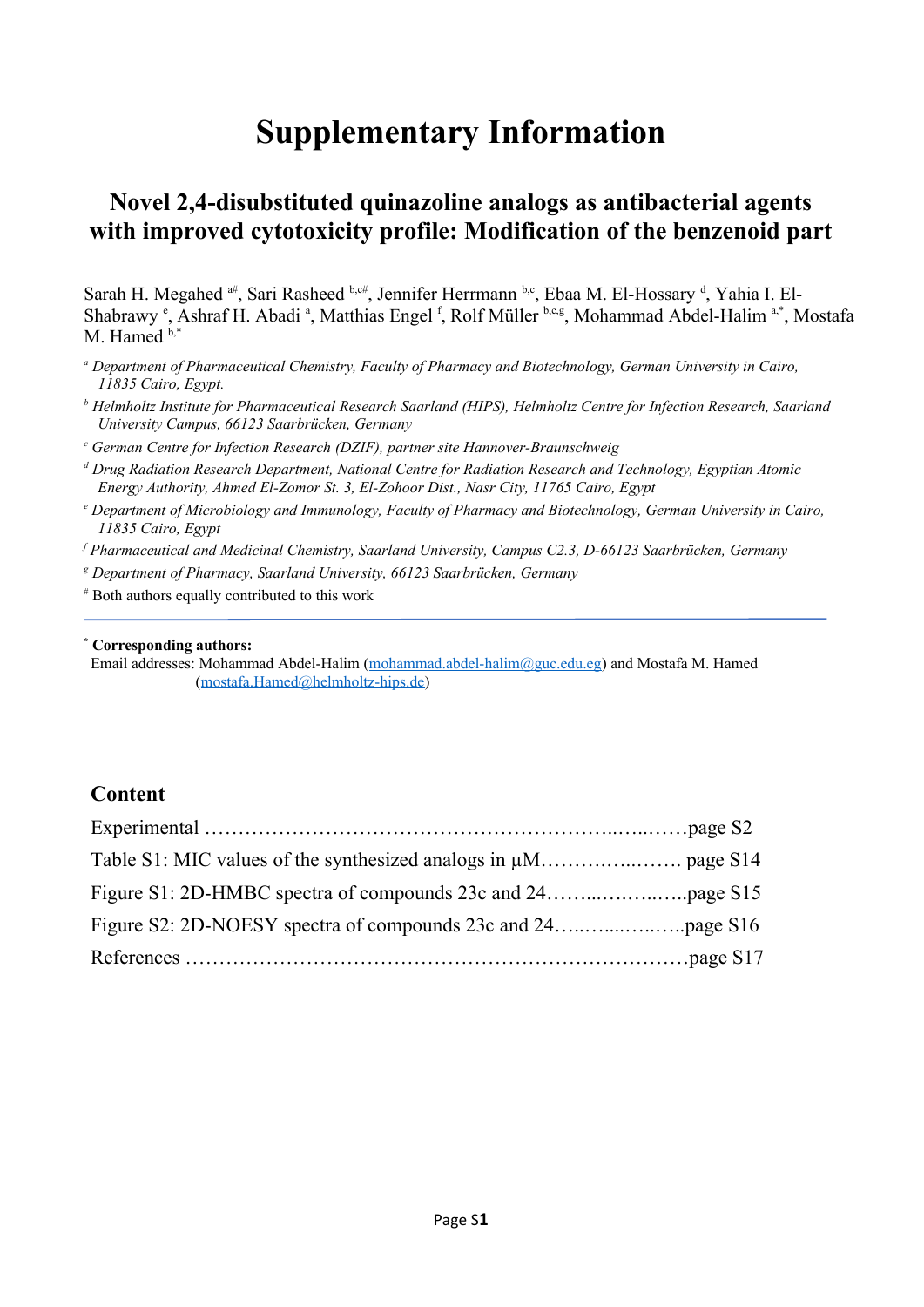#### **1. Experimental**

#### **1.1. Chemistry**

#### 1.1.1. Materials and methods

Solvents and reagents were obtained from commercial suppliers and were used without further purification. All organic solvents used were of pure analytical grade. Column chromatography was carried out using silica-gel 40-60 µm mesh with DCM/MeOH, EtOAc/Hexane or DCM/Hexane mixtures as eluents. Reaction progress was monitored by TLC using fluorescent pre-coated silica gel plates and detection of the components was made by short UV light ( $\lambda$ = 254 nm). <sup>1</sup>H-NMR and <sup>13</sup>C-NMR spectra were recorded at 500 MHz using a Bruker DRX-500 spectrometer, 400 MHz using Varian Mercury 400 Plus and 300 MHz using Bruker Fourier 300. <sup>1</sup>H shifts are referenced to the residual protonated solvent signal (δ 2.50 for DMSO- $d_6$  and δ 7.26 for CDCl<sub>3</sub>) and <sup>13</sup>C shifts are referenced to the deuterated solvent signal (δ 39.5 for DMSO- $d_6$  and  $\delta$  77.0 for CDCl<sub>3</sub>). Chemical shifts are given in parts per million (ppm), and all coupling constants (J) are given in Hz. The purities of the tested compounds were determined by HPLC coupled with mass spectrometry and were all higher than 95% purity. Mass spectrometric analysis (HPLC-ESI-MS) was performed on an MSQ plus (Thermo Fisher Scientific) instrument equipped with an ESI source and a single quadrupole mass detector. All samples were injected by autosampler (Surveyor, Thermo Finnigan) with an injection volume of 10 μL. A RP C18 NUCLEODUR 100-3 (125 mm x 3 mm) column (Macherey-Nagel) was used as stationary phase. The solvent system consisted of water containing 0.1% TFA (A) and 0.1% TFA in acetonitrile (B). HPLC-method: flow rate 400 μL/min. The percentage of B started at an initial of 5%, was increased up to 100% during 16 min, kept at 100% for 2 min, and flushed back to 5% in 2 min. All masses were reported as those of the parent ions. Melting points were determined on Buchi B-540 Melting Point apparatus and are uncorrected.

#### 1.1.2. Synthesis of compounds **2a-f**

Different *ortho*- aminobenzonitrile derivatives **1a-f** (10 mmol) were added to 10 mL carbon disulfide and 10 mL pyridine. The reaction mixture was heated at 70 °C for 6 hours. The mixture was then poured on ice water and the solid precipitate was filtered under vaccum.

#### 1.1.2.1. *7-Fluoroquinazoline-2,4(1H,3H)-dithione* **(2a)**

The title compound was synthesized according to the general procedure by the cyclization of 2-amino-4 fluorobenzonitrile (**1a**) with carbon disulfide. Compound **2a** is commercially available.

#### 1.1.2.2. *6-Fluoroquinazoline-2,4(1H,3H)-dithione* **(2b)**

The title compound was synthesized according to the general procedure by the cyclization of 2-amino-5 fluorobenzonitrile (1b) with carbon disulfide. Compounds  $2b$  is a reported compound.<sup>1,2</sup>

#### 1.1.2.3. **7-***Chloroquinazoline-2,4(1H,3H)-dithione* **(2c)**

The title compound was synthesized according to the general procedure by the cyclization of 2-amino-4 chlorobenzonitrile  $(1c)$  with carbon disulfide. Compounds  $2c$  is a reported compound.<sup>1,2</sup>

#### 1.1.2.4. *6-Chloroquinazoline-2,4(1H,3H)-dithione* **(2d)**

The title compound was synthesized according to the general procedure by the cyclization of 2-amino-5 chlorobenzonitrile (1d) with carbon disulfide. Compounds 2d is a reported compound.<sup>1,2</sup>

#### 1.1.2.5. *7-Bromoquinazoline-2,4(1H,3H)-dithione* **(2e)**

The title compound was synthesized according to the general procedure by the cyclization of 2-amino-4 bromobenzonitrile (1e) with carbon disulfide. Physical form: yellow powder; Yield= 91%; m.p.= 307-310 °C; <sup>1</sup>H-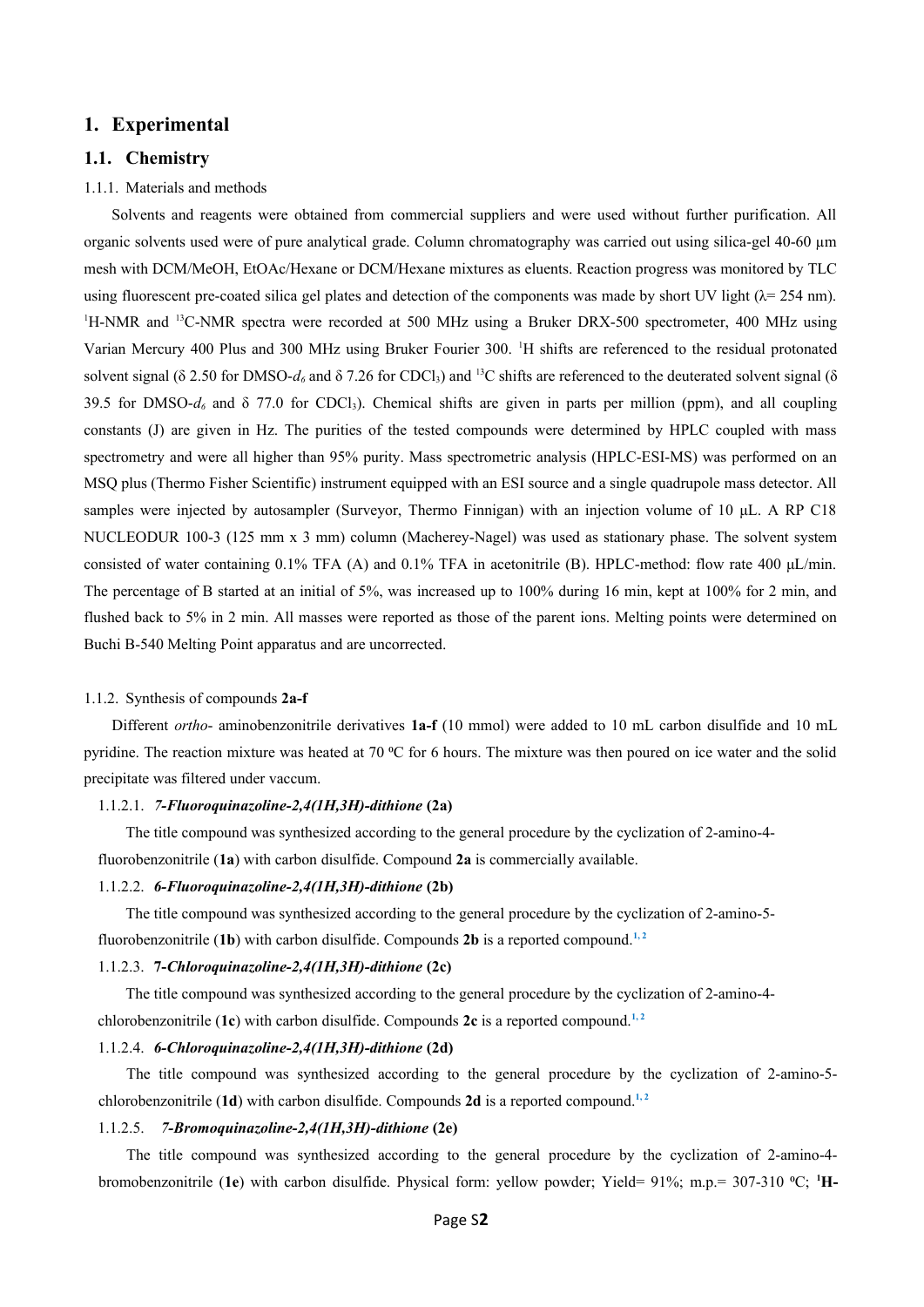**NMR (DMSO-***d6***, δ [ppm]):** 13.75 (s, 1H), 13.07 (s, 1H), 8.56 (d, *J* = 1.7 Hz, 1H), 7.37 (dd, *J* = 4.3, 1.5 Hz, 1H), 7.35 (dd, *J* = 4.2, 1.5 Hz, 1H); **<sup>13</sup>C-NMR (DMSO-***d6***, δ [ppm]):** 187.63, 171.37, 137.59, 132.51, 130.27, 128.58, 124.34, 122.31; **MS (ESI):**  $m/z$  272.89 (M<sup>+</sup>+1),  $m/z$  274.90 (M<sup>+</sup>+3); **TLC:**  $R_f = 0.16$  (DCM).

#### 1.1.2.6. *6-Bromoquinazoline-2,4(1H,3H)-dithione* **(2f)**

The title compound was synthesized according to the general procedure by the cyclization of 2-amino-5 bromobenzonitrile (**1f**) with carbon disulfide. Compounds **2f** is a reported compound. **1, 3**

#### 1.1.3. Synthesis of compounds **3a-f**

A mixture of the 2,4-dithione quinazoline derivative **2a-f** (5mmol) and potassium carbonate (15 mmol) was dissolved in acetone (10 mL). 1-Bromobutane was then added in excess (20 mmol). The reaction was left to stir overnight under reflux. Afterwards, acetone was evaporated under vacuum. The residue was then extracted with DCM (3  $\times$  20 mL), the combined organic layers were passed over anhydrous MgSO<sub>4</sub>. The DCM was then evaporated under reduced pressure and the remaining residue was purified using column chromatography.

#### 1.1.3.1. *2,4-Bis(butylthio)-7-fluoroquinazoline* **(3a)**

The compound was synthesized according to the general procedure for alkylation of 7-Fluoroquinazoline-2,4(1*H*,3*H*)-dithione (**2a**) using 1-bromobutane. Physical form: brown semisolid; Yield= 81%; **<sup>1</sup>H-NMR (DMSO-***d6***, δ [ppm]):** 8.02 (dd, *J* = 9.1, 6.0 Hz, 1H), 7.44 (dd, *J* = 10.1, 2.5 Hz, 1H), 7.42 – 7.37 (m, 1H), 3.30 – 3.26 (m, 2H), 3.19 – 3.15 (m, 2H), 1.71 – 1.67 (m, 2H), 1.67 – 1.63 (m, 2H), 1.47 – 1.42 (m, 2H), 1.42 – 1.37 (m, 2H), 0.91 (td, *J* = 7.3, 0.9 Hz, 6H).; **<sup>13</sup>C-NMR (DMSO-***d6***, δ [ppm]):** 170.45, 167.07, 165.36 (d, *J* = 253.3 Hz), 149.99 (d, *J* = 14.1 Hz), 127.01 (d, *J* = 11.0 Hz), 117.81, 116.00 (d, *J* = 25.1 Hz), 110.86 (d, *J* = 20.9 Hz), 31.08, 30.51, 29.89, 28.62, 21.49, 21.47, 13.51, 13.44.; **MS (ESI):**  $m/z$  325.05 (M + H)<sup>+</sup>; **TLC:**  $R_f = 0.63$  (DCM: Hexane, 2:1).

#### 1.1.3.2. *2,4-Bis(butylthio)-6-fluoroquinazoline* **(3b)**

The compound was synthesized according to the general procedure for alkylation of 6-fluoroquinazoline-2,4(1*H*,3*H*)-dithione (**2b**) using 1-bromobutane. Physical form: yellow semisolid; Yield= 85%; **<sup>1</sup>H-NMR (DMSO-***d6***, δ [ppm]):** 7.77 (d, *J* = 2.1 Hz, 1H), 7.75 (d, *J* = 1.5 Hz, 1H), 7.63 – 7.60 (m, 1H), 3.29 – 3.25 (m, 2H), 3.18 – 3.15 (m, 2H), 1.70 – 1.66 (m, 2H), 1.65 (ddd, *J* = 9.9, 5.6, 3.1 Hz, 2H), 1.46 – 1.42 (m, 2H), 1.42 – 1.37 (m, 2H), 0.90 (t, *J* = 7.4 Hz, 6H); **<sup>13</sup>C-NMR (DMSO-***d6***, δ [ppm]):** 170.11, 165.29 (d, *J* = 2.3 Hz), 158.72 (d, *J* = 247.2 Hz), 145.34, 129.85 (d, *J* = 8.7 Hz), 124.29 (d, *J* = 25.3 Hz), 120.76 (d, *J* = 9.1 Hz), 107.67 (d, *J* = 23.3 Hz), 31.09, 30.43, 29.84, 28.74, 21.50, 21.47, 13.51, 13.43; **MS (ESI):**  $m/z$  325.08 (M + H)<sup>+</sup>; **TLC:**  $R_f = 0.58$  (DCM:Hexane, 2:1).

#### 1.1.3.3. *2,4-Bis(butylthio)-7-chloroquinazoline* **(3c)**

The compound was synthesized according to the general procedure for alkylation of 7-chloroquinazoline-2,4(1*H*,3*H*)-dithione (**2c**) using 1-bromobutane. Physical form: yellow semisolid; Yield= 89%; **<sup>1</sup>H-NMR (DMSO-***d6***, δ [ppm]):** 7.94 (d, *J* = 8.8 Hz, 1H), 7.74 – 7.72 (m, 1H), 7.51 (dd, *J* = 8.8, 2.1 Hz, 1H), 3.30 – 3.26 (m, 2H), 3.19 – 3.15 (m, 2H),  $1.71 - 1.67$  (m, 2H),  $1.67 - 1.64$  (m, 2H),  $1.47 - 1.43$  (m, 2H),  $1.42 - 1.38$  (m, 2H), 0.91 (t,  $J = 7.4$  Hz, 6H); **<sup>13</sup>C-NMR (DMSO-***d6***, δ [ppm]):** 170.76, 167.17, 148.81, 139.20, 126.71, 125.82, 125.66, 119.10, 31.07, 30.45, 29.91, 28.66, 21.50, 21.48, 13.52, 13.45; **MS (ESI):**  $m/z$  341.01 (M + H)<sup>+</sup>; TLC: R<sub>f</sub> = 0.73 (DCM:Hexane, 2:1).

#### 1.1.3.4. *2,4-Bis(butylthio)-6-chloroquinazoline* **(3d)**

The compound was synthesized according to the general procedure for alkylation of 6-chloroquinazoline-2,4(1*H*,3*H*)-dithione (**2d**) using 1-bromobutane. Physical form: dark orange semisolid; Yield= 85%; **<sup>1</sup>H-NMR (DMSO-***d6***, δ [ppm]):** 7.90 (d, *J* = 2.3 Hz, 1H), 7.86 (dd, *J* = 8.9, 2.3 Hz, 1H), 7.70 (d, *J* = 8.9 Hz, 1H), 3.29 (t, *J* = 7.3 Hz, 2H), 3.20 – 3.16 (m, 2H), 1.72 – 1.68 (m, 2H), 1.68 – 1.63 (m, 2H), 1.48 – 1.43 (m, 2H), 1.43 – 1.37 (m, 2H), 0.91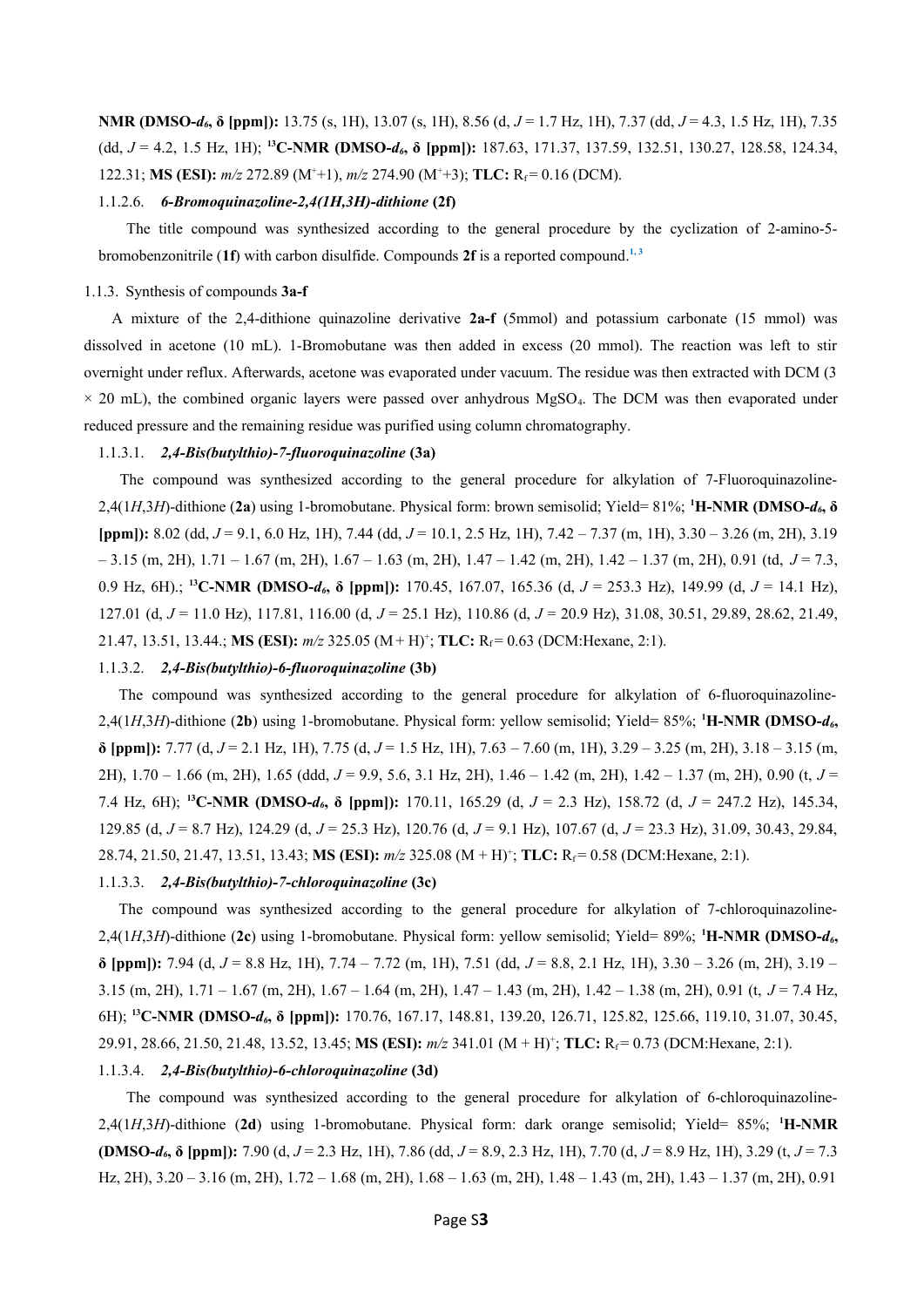(t, *J* = 7.4 Hz, 6H); **<sup>13</sup>C-NMR (DMSO-***d6***, δ [ppm]):** 169.91, 166.32, 146.75, 135.01, 130.14, 129.12, 122.55, 121.11, 31.06, 30.41, 29.89, 28.78, 21.50, 21.46, 13.52, 13.45; **MS (ESI):**  $m/z$  341.03 (M + H)<sup>+</sup>; **TLC:** R<sub>f</sub> = 0.6 (DCM:Hexane,  $2:1$ ).

#### 1.1.3.5. *2,4-Bis(butylthio)-7-bromoquinazoline* **(3e)**

The compound was synthesized according to the general procedure for alkylation of 7-bromoquinazoline-2,4(1*H*,3*H*)-dithione (2e) using 1-bromobutane. Physical form: off white waxy solid; Yield= 84%; m.p.= 31-32 °C; **IR, cm-1:** ; **<sup>1</sup>H-NMR (DMSO-***d6***, δ [ppm]):** 7.91 (d, *J* = 1.7 Hz, 1H), 7.88 (d, *J* = 8.8 Hz, 1H), 7.65 (dd, *J* = 8.8, 2.0 Hz, 1H), 3.33 – 3.26 (m, 2H), 3.19 (t, *J* = 7.3 Hz, 2H), 1.76 – 1.63 (m, 4H), 1.51 – 1.37 (m, 4H), 0.93 (t, *J* = 7.3 Hz, 6H); **<sup>13</sup>C-NMR (DMSO-***d6***, δ [ppm]):** 171.42, 167.61, 149.43, 129.85, 129.40, 128.77, 126.24, 119.87, 31.59, 30.96, 30.44, 29.18, 22.00, 21.98, 14.02, 13.95; **MS (ESI):**  $m/z$  385.03 (M + H)<sup>+</sup>; TLC: R<sub>f</sub> = 0.73 (DCM:Hexane, 2:1).

#### 1.1.3.6. *2,4-Bis(butylthio)-6-bromoquinazoline* **(3f)**

The compound was synthesized according to the general procedure for alkylation of 6-bromoquinazoline-2,4(1*H*,3*H*)-dithione (**2f**) using 1-bromobutane. Physical form: yellow semisolid; Yield= 87%; **<sup>1</sup>H-NMR (DMSO-***d6***, δ [ppm]):** 8.08 (d, *J* = 2.0 Hz, 1H), 8.00 (dd, *J* = 8.9, 2.2 Hz, 1H), 7.66 (d, *J* = 8.9 Hz, 1H), 3.31 (d, *J* = 7.3 Hz, 2H), 3.25 – 3.16 (m, 2H), 1.77 – 1.63 (m, 4H), 1.52 – 1.45 (m, 2H), 1.45 – 1.38 (m, 2H), 0.93 (t, *J* = 7.3 Hz, 6H).; **13C-NMR (DMSO-***d6***, δ [ppm]):** 170.30, 166.91, 147.50, 138.15, 129.73, 126.26, 122.20, 118.96, 31.57, 30.93, 30.42, 29.31, 21.99, 21.94, 14.02, 13.95; **MS (ESI):**  $m/z$  385.02 (M + H)<sup>+</sup>; **TLC:**  $R_f = 0.62$  (DCM:Hexane, 2:1).

#### 1.1.4. Synthesis of compounds **4a-f**

The 2,4-bis(alkylthio)quinazoline derivatives (**3a-f**) were refluxed with n-butylamine (10 mL) overnight. After completion of the reaction (monitored by TLC), the n-butylamine was evaporated under vacuum. The remaining residue was then extracted with DCM ( $3 \times 20$  mL), then the combined organic layers were passed over anhydrous MgSO4. The DCM was then evaporated under reduced pressure and the remaining residue was purified using column chromatography to give compounds **4a-f**.

#### 1.1.4.1. *N-butyl-2-(butylthio)-7-fluoroquinazolin-4-amine* **(4a)**

The title compound was synthesized according to the general procedure by amination of 2,4-bis(butylthio)-7 fluoroquinazoline (**3a**) using n-butylamine. Physical form: beige powder; Yield= 90%; m.p.= 42-44 ⁰C; **<sup>1</sup>H-NMR (DMSO-***d6***, δ [ppm]):** 8.40 (t, *J* = 5.5 Hz, 1H), 8.23 (dd, *J* = 9.1, 6.1 Hz, 1H), 7.24 (td, *J* = 8.8, 2.7 Hz, 1H), 7.19 (dd, *J* = 10.5, 2.6 Hz, 1H), 3.49 (dd, *J* = 12.8, 7.1 Hz, 2H), 3.11 – 3.06 (m, 2H), 1.69 – 1.63 (m, 2H), 1.63 – 1.56 (m, 2H), 1.44 – 1.38 (m, 2H), 1.38 – 1.30 (m, 2H), 0.90 (td, *J* = 7.4, 6.0 Hz, 6H); **<sup>13</sup>C-NMR (DMSO-***d6***, δ [ppm]):** 168.22, 164.61 (d, *J* = 249.3 Hz), 158.25, 151.72 (d, *J* = 13.4 Hz), 125.97 (d, *J* = 10.7 Hz), 113.03 (d, *J* = 24.1 Hz), 109.97 (d, *J* = 20.4 Hz), 109.95 (d, *J* = 1.0 Hz), 40.21, 31.71, 30.56, 29.58, 21.56, 19.72, 13.70, 13.55; **MS (ESI):** *m/z* 308.10 (M  $+ H$ <sup>+</sup>; **TLC:**  $R_f = 0.32$  (DCM).

#### 1.1.4.2. *N-butyl-2-(butylthio)-6-fluoroquinazolin-4-amine* **(4b)**

The title compound was synthesized according to the general procedure by amination of 2,4-bis(butylthio)-6 fluoroquinazoline (3b) using n-butylamine. Physical form: off white powder; Yield= 92%; m.p.= 100-102 °C; <sup>1</sup>H-**NMR (DMSO-***d6***, δ [ppm]):** 8.26 (t, *J* = 5.3 Hz, 1H), 8.02 (dd, *J* = 9.9, 2.6 Hz, 1H), 7.60 – 7.55 (m, 1H), 7.53 (dd, *J* = 9.1, 5.7 Hz, 1H), 3.49 (dd, *J* = 12.8, 7.0 Hz, 2H), 3.09 (t, *J* = 7.4 Hz, 2H), 1.66 (dd, *J* = 14.9, 7.4 Hz, 2H), 1.60 (dd, *J* = 14.6, 7.5 Hz, 2H), 1.45 – 1.38 (m, 2H), 1.38 – 1.31 (m, 2H), 0.93 – 0.87 (m, 6H); **<sup>13</sup>C-NMR (DMSO-***d6***, δ [ppm]):** 166.21, 158.34 (d, *J* = 3.8 Hz), 158.13 (d, *J* = 241.9 Hz), 146.83, 128.54 (d, *J* = 8.4 Hz), 121.80 (d, *J* = 24.7 Hz),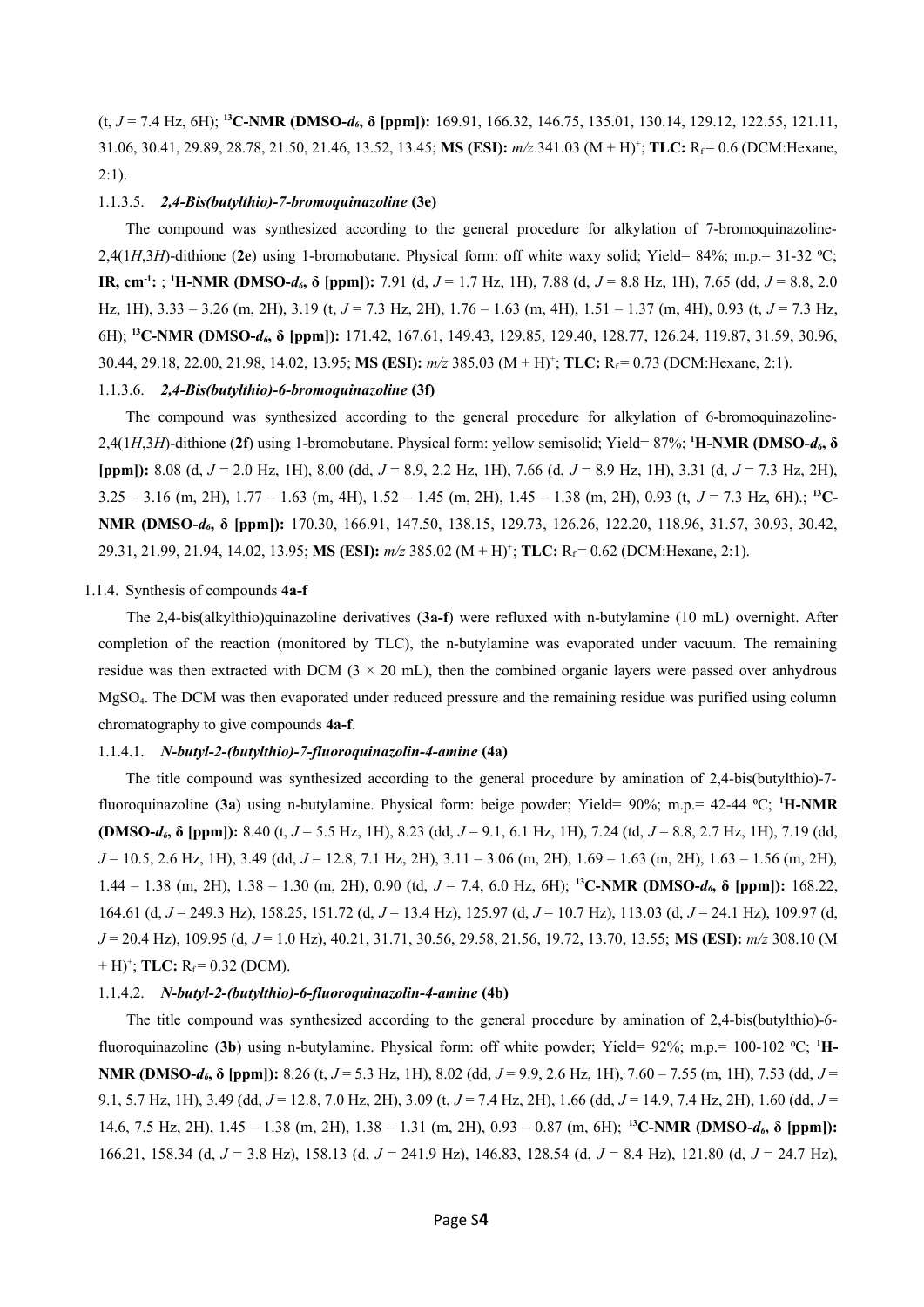113.13 (d, *J* = 8.6 Hz), 107.40 (d, *J* = 23.4 Hz), 40.28, 31.71, 30.47, 29.54, 21.56, 19.71, 13.69, 13.54; **MS (ESI):** *m/z* 308.11 ( $M + H$ )<sup>+</sup>; **TLC:**  $R_f = 0.23$  (DCM).

#### 1.1.4.3. *N-butyl-2-(butylthio)-7-chloroquinazolin-4-amine* **(4c)**

The title compound was synthesized according to the general procedure by amination of 2,4-bis(butylthio)-7 chloroquinazoline (**3c**) using n-butylamine. Physical form: white powder; Yield= 92%; m.p.= 104-105 ⁰C; **<sup>1</sup>H-NMR (DMSO-***d6***, δ [ppm]):** 8.44 (t, *J* = 5.4 Hz, 1H), 8.18 (d, *J* = 8.8 Hz, 1H), 7.50 (d, *J* = 2.1 Hz, 1H), 7.39 (dd, *J* = 8.8, 2.2 Hz, 1H), 3.50 (dd, *J* = 12.7, 7.0 Hz, 2H), 3.15 – 3.03 (m, 2H), 1.72 – 1.55 (m, 4H), 1.44 (dd, *J* = 15.2, 7.6 Hz, 2H), 1.39 – 1.29 (m, 2H), 0.91 (tt, *J* = 7.6, 3.8 Hz, 6H); **<sup>13</sup>C-NMR (DMSO-***d6***, δ [ppm]):** 168.83, 158.82, 151.25, 137.86, 125.60, 125.23, 124.73, 112.07, 40.86, 32.20, 31.01, 30.11, 22.06, 20.22, 14.19, 14.04; **MS (ESI):** *m/z* 324.10 (M + H)  $^{\dagger}$ ; **TLC:** R<sub>f</sub> = 0.25 (DCM).

#### 1.1.4.4. *N-butyl-2-(butylthio)-6-chloroquinazolin-4-amine* **(4d)**

The title compound was synthesized according to the general procedure by amination of 2,4-bis(butylthio)-6 chloroquinazoline (**3d**) using n-butylamine. Physical form: white powder; Yield= 95%; m.p.= 142-144 ⁰C; **<sup>1</sup>H-NMR (DMSO-***d6***, δ [ppm]):** 8.39 (t, *J* = 5.4 Hz, 1H), 8.31 (d, *J* = 2.3 Hz, 1H), 7.68 – 7.65 (m, 1H), 7.48 (d, *J* = 8.9 Hz, 1H), 3.48 (dd, *J* = 12.7, 7.0 Hz, 2H), 3.11 – 3.06 (m, 2H), 1.69 – 1.63 (m, 2H), 1.60 (dd, *J* = 15.0, 7.9 Hz, 2H), 1.45 – 1.38 (m, 2H), 1.38 – 1.32 (m, 2H), 0.91 (td, *J* = 7.4, 6.0 Hz, 6H); **<sup>13</sup>C-NMR (DMSO-***d6***, δ [ppm]):** 167.34, 157.81, 148.41, 133.01, 128.06, 127.88, 122.27, 113.70, 40.32, 31.68, 30.41, 29.57, 21.56, 19.70, 13.70, 13.55; **MS (ESI):** *m/z* 324.06  $(M + H)^+$ ; TLC:  $R_f = 0.21$  (DCM).

#### 1.1.4.5. *N-butyl-2-(butylthio)-7-bromoquinazolin-4-amine* **(4e)**

The title compound was synthesized according to the general procedure by amination of 2,4-bis(butylthio)-7 bromoquinazoline (**3e**) using n-butylamine. Physical form: white solid; Yield= 92%; m.p.= 95-96 ⁰C; **<sup>1</sup>H-NMR (DMSO-***d6***, δ [ppm]):** 8.46 (t, *J* = 5.4 Hz, 1H), 8.10 (d, *J* = 8.8 Hz, 1H), 7.66 (t, *J* = 4.1 Hz, 1H), 7.52 (dd, *J* = 8.7, 2.0 Hz, 1H), 3.48 (dd, *J* = 12.8, 7.0 Hz, 2H), 3.13 – 3.05 (m, 2H), 1.66 (dd, *J* = 14.8, 7.3 Hz, 2H), 1.60 (dd, *J* = 14.6, 7.5 Hz, 2H), 1.42 (dt, *J* = 14.8, 7.4 Hz, 2H), 1.35 (dt, *J* = 14.4, 7.3 Hz, 2H), 0.91 (td, *J* = 7.4, 3.6 Hz, 6H); **<sup>13</sup>C-NMR (DMSO-***d6***, δ [ppm]):** 168.21, 158.39, 150.86, 127.92, 126.93, 126.30, 125.10, 111.81, 40.27, 31.70, 30.48, 29.60, 21.56, 19.71, 13.71, 13.56; **MS (ESI):**  $m/z$  368.07 (M + H)<sup>+</sup>; **TLC:** R<sub>f</sub> = 0.31 (DCM).

#### 1.1.4.6. *N-butyl-2-(butylthio)-6-bromoquinazolin-4-amine* **(4f)**

The title compound was synthesized according to the general procedure by amination of 2,4-bis(butylthio)-6 bromoquinazoline (**3f**) using n-butylamine. Physical form: white powder; Yield= 84%; m.p.= 149-150 ⁰C; **<sup>1</sup>H-NMR (DMSO-***d6***, δ [ppm]):** 8.45 (d, *J* = 2.2 Hz, 1H), 8.41 (t, *J* = 5.4 Hz, 1H), 7.78 (dd, *J* = 8.9, 2.2 Hz, 1H), 7.41 (d, *J* = 8.8 Hz, 1H), 3.48 (td, *J* = 7.1, 5.7 Hz, 2H), 3.11 – 3.06 (m, 2H), 1.69 – 1.63 (m, 2H), 1.63 – 1.57 (m, 2H), 1.45 – 1.38 (m, 2H), 1.38 – 1.32 (m, 2H), 0.91 (td, *J* = 7.4, 5.7 Hz, 6H); **<sup>13</sup>C-NMR (DMSO-***d6***, δ [ppm]):** 167.42, 157.67, 148.64, 135.65, 128.24, 125.37, 115.97, 114.27, 40.33, 31.67, 30.41, 29.58, 21.56, 19.70, 13.70, 13.55; **MS (ESI):** *m/z* 368.08  $(M + H)^{+}$ ; TLC:  $R_f = 0.15$  (DCM: Hexane, 2:1).

#### 1.1.5. Synthesis of compounds **5** and **6**

Compound **4e** (1 mmol) was added to a mixture of 10 mL toluene, 10 mL ethanol and 4 mL H2O. The corresponding arylboronic acid was added to the mixture (2 mmol), in the presence of cesium carbonate (4 mmol) as a base and  $[1,1'-Bis(diphenylphosphino)$  ferrocene dichloropalladium(II)  $(Pd(dppf)Cl<sub>2</sub>$  (0.05%) as a catalyst. The reaction was then refluxed overnight. After the completion of the reaction, ethanol and toluene were evapourated under reduced pressure and the aqueous phase was extracted using ethylacetate  $(3 \times 20 \text{ mL})$ . The combined organic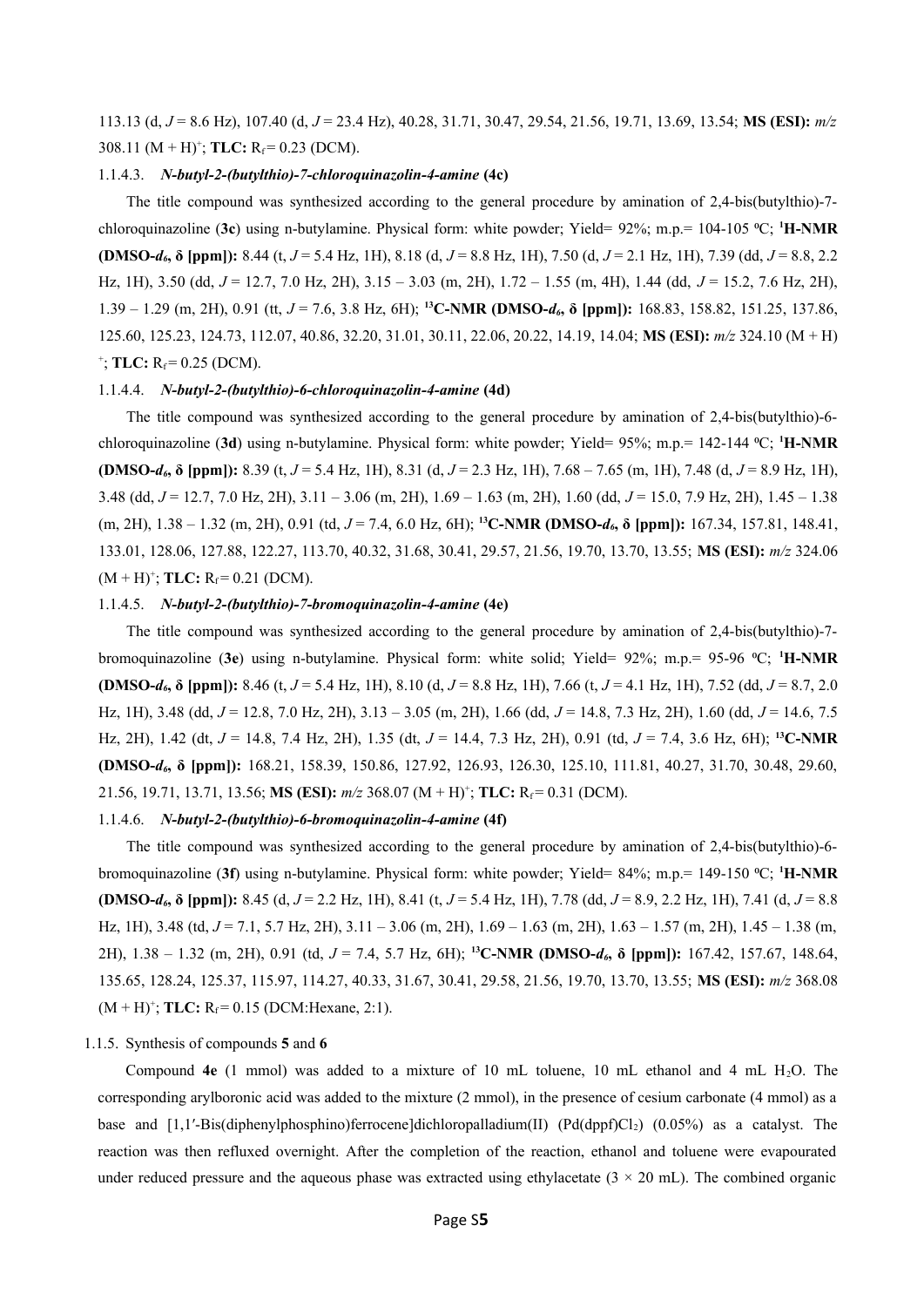layers were passed over anhydrous MgSO4. The ethylacetate was then evaporated under vaccum and the remaining residue was purified using column chromatography to give compounds **5** and **6**.

#### 1.1.5.1. *N-butyl-2-(butylthio)-7-phenylquinazolin-4-amine* **(5)**

The title compound was synthesized according to the general procedure by arylation of *N*-butyl-2-(butylthio)-7 bromoquinazolin-4-amine (**4e**) using phenylboronic acid. Physical form: beige powder; Yield= 76%; m.p.= 89-9 ⁰C; **<sup>1</sup>H-NMR (DMSO-***d6***, δ [ppm]):** 8.47 (t, *J* = 5.3 Hz, 1H), 8.27 (d, *J* = 8.4 Hz, 1H), 7.84 – 7.81 (m, 1H), 7.79 (s, 1H), 7.72 (dt, *J* = 8.4, 1.7 Hz, 2H), 7.57 – 7.48 (m, 2H), 7.47 – 7.39 (m, 1H), 3.54 (dd, *J* = 12.8, 6.9 Hz, 2H), 3.20 – 3.10 (m, 2H), 1.78 – 1.58 (m, 4H), 1.52 – 1.41 (m, 2H), 1.41 – 1.27 (m, 2H), 0.96 (dd, *J* = 7.7, 3.7 Hz, 3H), 0.93 – 0.87 (m, 3H); **<sup>13</sup>C-NMR (DMSO-***d6***, δ [ppm]):** 167.56, 158.99, 150.28, 144.83, 139.45, 129.54, 128.80, 127.56, 124.24, 123.51, 123.31, 112.41, 40.86, 32.27, 31.13, 30.12, 22.09, 20.25, 14.23, 14.08; **MS (ESI):** *m/z* 366.28 (M + H)<sup>+</sup> ; **TLC:**  $R_f = 0.11$  (DCM).

#### 1.1.5.2. *N-butyl-2-(butylthio)-7-(pyridin-3-yl)quinazolin-4-amine* **(6)**

The title compound was synthesized according to the general procedure by arylation of *N*-butyl-2-(butylthio)-7 bromoquinazolin-4-amine (**4e**) using 3-pyridinylboronic acid. Physical form: light brown powder; Yield= 75%; m.p.= 100-101 ⁰C; **<sup>1</sup>H-NMR (DMSO-***d6***, δ [ppm]):** 9.03 (d, *J* = 1.8 Hz, 1H), 8.63 (dd, *J* = 4.7, 1.5 Hz, 1H), 8.42 (t, *J* = 5.5 Hz, 1H), 8.29 (d, *J* = 8.6 Hz, 1H), 8.23 (ddd, *J* = 8.0, 2.3, 1.7 Hz, 1H), 7.81 (d, *J* = 1.8 Hz, 1H), 7.76 (dd, *J* = 8.5, 1.9 Hz, 1H), 7.53 (ddd, *J* = 8.0, 4.8, 0.7 Hz, 1H), 3.53 (dd, *J* = 12.8, 6.9 Hz, 2H), 3.18 – 3.08 (m, 2H), 1.75 – 1.66 (m, 2H), 1.62 (dd, *J* = 9.8, 5.0 Hz, 2H), 1.51 – 1.41 (m, 2H), 1.36 (dd, *J* = 14.9, 7.7 Hz, 2H), 0.98 – 0.93 (m, 3H), 0.93 – 0.87 (m, 3H); **<sup>13</sup>C-NMR (DMSO-***d6***, δ [ppm]):** 167.88, 158.98, 150.69, 149.70, 148.44, 141.68, 135.03, 134.99, 124.42, 124.09, 123.28, 112.87, 40.84, 32.27, 31.11, 30.10, 22.09, 20.24, 14.22, 14.07; **MS (ESI):** *m/z* 367.32 (M + H)  $^+$ ; **TLC:**  $R_f = 0.13$  (DCM:MeOH, 100:2).

#### 1.1.6. Synthesis of compounds **7**-**16**

Compound  $4f$  (1 mmol) was added to a mixture of 10 mL toluene, 10 mL ethanol and 4 mL  $H_2O$ . The corresponding arylboronic acid was added to the mixture (2 mmol), in the presence of cesium carbonate (4 mmol) as a base and  $[1,1'-Bis(diphenvlphosphino)$ ferroceneldichloropalladium(II) (Pd(dppf)Cl<sub>2</sub>) (0.05%) as a catalyst. The reaction was then refluxed overnight. After the completion of the reaction, ethanol and toluene were evapourated under reduced pressure and the aqueous phase was extracted using ethylacetate  $(3 \times 20 \text{ mL})$ . The combined organic layers were passed over anhydrous MgSO<sub>4</sub>. The ethylacetate was then evaporated under vaccum and the remaining residue was purified using column chromatography to give compounds **7-16**.

#### 1.1.6.1. *N-butyl-2-(butylthio)-6-phenylquinazolin-4-amine* **(7)**

The title compound was synthesized according to the general procedure by arylation of *N*-butyl-2-(butylthio)-6 bromoquinazolin-4-amine (**4f**) using phenylboronic acid. Physical form: off white powder; Yield= 75%; m.p.= 114- 115 ⁰C; **<sup>1</sup>H-NMR (DMSO-***d6***, δ [ppm]):** 8.53 (t, *J* = 5.2 Hz, 1H), 8.48 (d, *J* = 5.4 Hz, 1H), 8.01 (dd, *J* = 8.7, 2.0 Hz, 1H), 7.82 (dd, *J* = 8.8, 7.5 Hz, 2H), 7.56 (d, *J* = 8.7 Hz, 1H), 7.51 (t, *J* = 6.7 Hz, 2H), 7.44 – 7.33 (m, 1H), 3.55 (dd, *J* = 12.7, 6.9 Hz, 2H), 3.18 – 3.08 (m, 2H), 1.71 (dt, *J* = 5.6, 5.2 Hz, 2H), 1.67 – 1.58 (m, 2H), 1.52 – 1.42 (m, 2H), 1.37 (dd, *J* = 14.2, 7.2 Hz, 2H), 0.96 (dd, *J* = 7.5, 4.0 Hz, 3H), 0.93 – 0.88 (m, 3H).; **<sup>13</sup>C-NMR (DMSO-***d6***, δ [ppm]):** 167.26, 159.26, 149.67, 139.72, 136.22, 131.77, 129.41, 127.98, 127.18, 127.05, 120.97, 113.64, 40.86, 32.29, 31.16, 30.11, 22.09, 20.28, 14.24, 14.07; **MS (ESI):** *m/z* 366.30 (M + H)<sup>+</sup> ; **TLC:** Rf = 0.6 (DCM:MeOH, 100:2).

1.1.6.2. *4-(4-(Butylamino)-2-(butylthio)quinazolin-6-yl)benzoic acid* **(8)**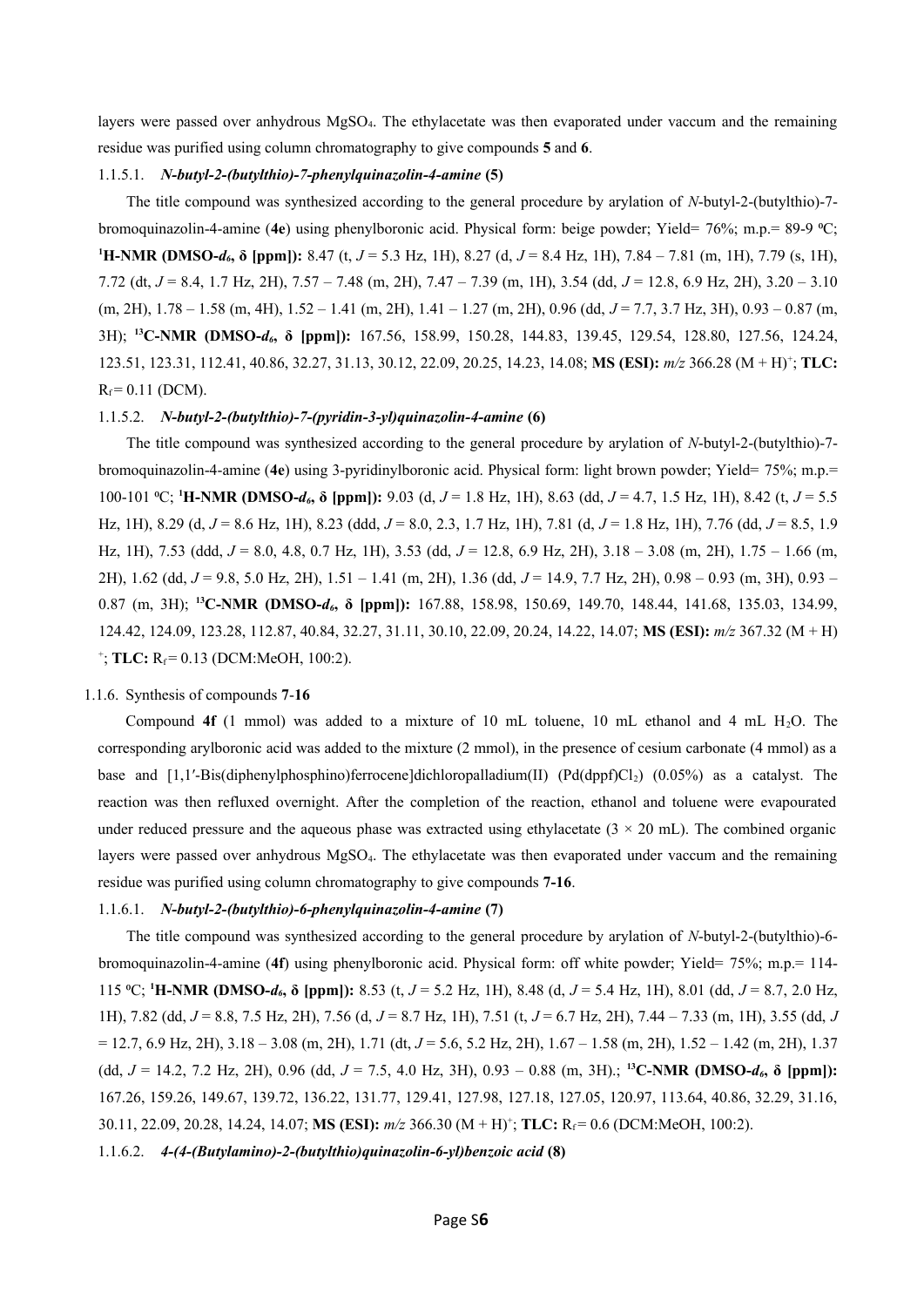The title compound was synthesized according to the general procedure by arylation of *N*-butyl-2-(butylthio)-6 bromoquinazolin-4-amine (**4f**) using 4-carboxyphenylboronic acid. Physical form: beige powder; Yield= 64%; m.p.= 250-252 ⁰C; **<sup>1</sup>H-NMR (DMSO-***d6***, δ [ppm]):** 12.86 (s, 1H), 8.65 (t, *J* = 5.4 Hz, 1H), 8.60 (d, *J* = 1.8 Hz, 1H), 8.13 (s, 1H), 8.09 (dd, *J* = 8.7, 1.8 Hz, 1H), 8.07 (s, 1H), 8.05 (s, 1H), 7.94 (d, *J* = 5.0 Hz, 1H), 7.57 (d, *J* = 8.7 Hz, 1H), 3.55 (dd, *J* = 12.8, 6.9 Hz, 2H), 3.14 (t, *J* = 7.4 Hz, 2H), 1.67 (qd, *J* = 14.8, 7.5 Hz, 4H), 1.41 (ddq, *J* = 22.0, 14.6, 7.3 Hz, 4H), 0.93 (q, *J* = 7.3 Hz, 6H); **<sup>13</sup>C-NMR (DMSO-***d6***, δ [ppm]):** 167.12, 167.08, 162.98, 158.71, 143.18, 134.54, 131.50, 129.93, 129.60, 126.68, 121.21, 113.02, 40.40, 31.71, 30.62, 29.66, 21.57, 19.76, 13.73, 13.56; **MS (ESI):** *m/z* 410.09 (M + H)<sup>+</sup>; **TLC:**  $R_f = 0.13$  (DCM:MeOH, 100:4).

#### 1.1.6.3. *3-(4-(Butylamino)-2-(butylthio)quinazolin-6-yl)benzoic acid* **(9)**

The title compound was synthesized according to the general procedure by arylation of *N*-butyl-2-(butylthio)-6 bromoquinazolin-4-amine (**4f**) using 3-carboxyphenylboronic acid. Physical form: beige powder; Yield= 62%; m.p.= 145-146 ⁰C; **<sup>1</sup>H-NMR (DMSO-***d6***, δ [ppm]):** 13.11 (s, 1H), 8.60 (t, *J* = 5.4 Hz, 1H), 8.54 (d, *J* = 1.8 Hz, 1H), 8.34 (s, 1H), 8.03 (dd, *J* = 8.6, 2.0 Hz, 2H), 7.96 (d, *J* = 7.8 Hz, 1H), 7.67 – 7.59 (m, 2H), 3.54 (dd, *J* = 12.9, 6.9 Hz, 2H), 3.15 – 3.08 (m, 2H), 1.66 (tt, *J* = 14.9, 7.5 Hz, 4H), 1.47 – 1.34 (m, 4H), 0.92 (td, *J* = 7.3, 5.9 Hz, 6H); **13C-NMR (DMSO***d6***, δ [ppm]):** 167.28, 167.01, 158.73, 149.36, 139.64, 134.82, 131.55, 131.49, 131.39, 131.11, 129.29, 127.36, 126.72, 120.77, 113.16, 40.28, 31.77, 30.67, 29.60, 21.58, 19.78, 13.75, 13.58; **MS (ESI):**  $m/z$  410.08 (M + H)<sup>+</sup>; TLC: R<sub>f</sub> = 0.11 (DCM:MeOH, 100:4).

#### 1.1.6.4. *(3-(4-(Butylamino)-2-(butylthio)quinazolin-6-yl)phenyl)methanol* **(10)**

The title compound was synthesized according to the general procedure by arylation of *N*-butyl-2-(butylthio)-6 bromoquinazolin-4-amine (**4f**) using 4-(hydroxymethyl)phenylboronic acid. Physical form: yellowish powder; Yield= 71%; m.p.= 121-123 ⁰C; **<sup>1</sup>H-NMR (DMSO-***d6***, δ [ppm]):** 8.52 (dd, *J* = 13.8, 8.2 Hz, 1H), 8.00 (dd, *J* = 8.7, 2.0 Hz, 1H), 7.73 (s, 1H), 7.66 (d, *J* = 7.8 Hz, 1H), 7.56 (d, *J* = 8.7 Hz, 1H), 7.46 (dd, *J* = 9.5, 5.7 Hz, 1H), 7.39 – 7.31 (m, 1H), 7.09 (t, *J* = 7.8 Hz, 1H), 5.28 (t, *J* = 5.7 Hz, 1H), 4.61 (d, *J* = 5.5 Hz, 2H), 3.54 (dd, *J* = 12.8, 7.0 Hz, 2H), 3.16 – 3.09 (m, 2H), 1.72 – 1.60 (m, 4H), 1.45 (dt, *J* = 14.9, 7.4 Hz, 2H), 1.38 (dt, *J* = 14.7, 7.4 Hz, 2H), 0.93 (td, *J* = 7.4, 5.8 Hz, 6H); **<sup>13</sup>C-NMR (DMSO-***d6***, δ [ppm]):** 166.67, 158.74, 157.21, 143.25, 139.03, 135.94, 128.91, 128.69, 126.51, 125.66, 125.13, 124.75, 120.36, 113.45, 62.94, 40.28, 31.78, 30.68, 29.60, 21.58, 19.78, 13.75, 13.58; **MS (ESI):** *m/z* 396.13 ( $M + H$ )<sup>+</sup>; **TLC:**  $R_f = 0.19$  (DCM:MeOH, 100:2).

#### 1.1.6.5. *3-(4-(Butylamino)-2-(butylthio)quinazolin-6-yl)benzonitrile* **(11)**

The title compound was synthesized according to the general procedure by arylation of *N*-butyl-2-(butylthio)-6 bromoquinazolin-4-amine (**4f**) using 3-cyanophenylboronic acid. Physical form: off white solid; Yield= 69%; m.p.= 82-83 ⁰C; **<sup>1</sup>H-NMR (DMSO-***d6***, δ [ppm]):** 8.27 (t, *J* = 1.5 Hz, 1H), 8.15 (ddd, *J* = 8.0, 1.9, 1.1 Hz, 1H), 8.11 (dd, *J* = 8.7, 2.0 Hz, 1H), 7.88 – 7.82 (m, 1H), 7.71 (dt, *J* = 10.8, 7.9 Hz, 1H), 7.57 (d, *J* = 8.7 Hz, 1H), 7.12 – 7.11 (m, 2H), 3.56 (dd, *J* = 12.9, 7.1 Hz, 2H), 3.18 – 3.10 (m, 2H), 1.67 (qd, *J* = 14.8, 7.5 Hz, 4H), 1.44 (dt, *J* = 12.7, 6.3 Hz, 2H), 1.39 (dd, *J* = 9.4, 5.5 Hz, 2H), 0.96 – 0.90 (m, 6H); **<sup>13</sup>C-NMR (DMSO-***d6***, δ [ppm]):** 158.67, 157.76, 140.13, 131.31, 131.04, 130.85, 130.20, 130.00, 122.74, 121.16, 120.72, 118.78, 118.16, 112.14, 111.98, 40.42, 31.70, 30.65, 29.68,  $21.57, 19.76, 13.73, 13.56$ ; **MS (ESI):**  $m/z$  391.11 (M + H)<sup>+</sup>; **TLC:**  $R_f = 0.41$  (DCM:MeOH, 100:2).

#### 1.1.6.6. *3-(4-(Butylamino)-2-(butylthio)quinazolin-6-yl)phenol* **(12)**

The title compound was synthesized according to the general procedure by arylation of *N*-butyl-2-(butylthio)-6 bromoquinazolin-4-amine (**4f**) using 3-hydroxyphenylboronic acid. Physical form: light brown solid; Yield= 67%; m.p.= 170-171 ⁰C; **<sup>1</sup>H-NMR (DMSO-***d6***, δ [ppm]):** 9.56 (s, 1H), 8.51 (t, *J* = 5.0 Hz, 1H), 8.45 (d, *J* = 1.7 Hz, 1H),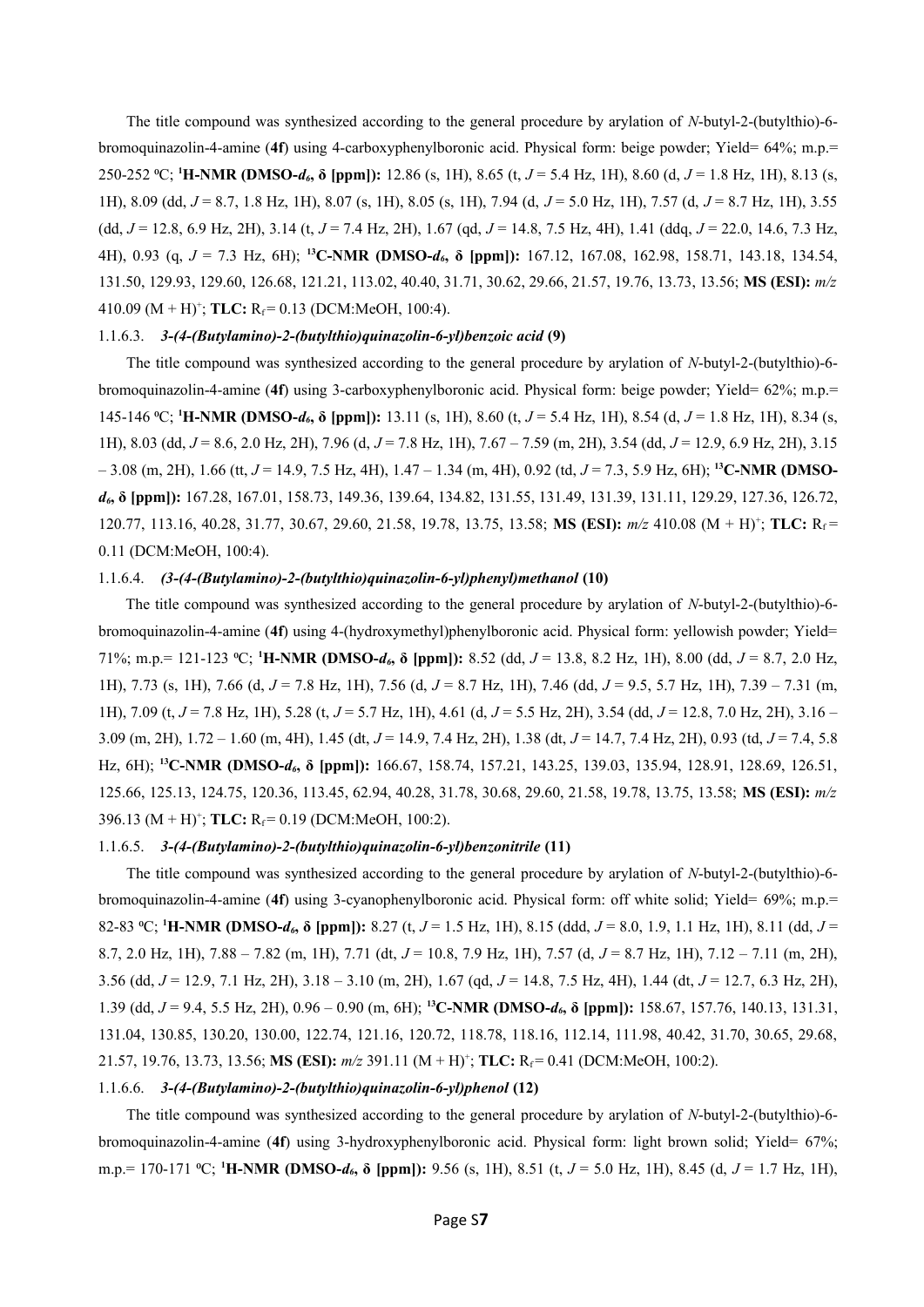7.93 (dd, *J* = 8.7, 1.9 Hz, 1H), 7.53 (d, *J* = 8.7 Hz, 1H), 7.33 – 7.25 (m, 1H), 7.23 – 7.14 (m, 2H), 6.80 (dd, *J* = 8.0, 1.5 Hz, 1H), 3.53 (dd, *J* = 12.8, 6.9 Hz, 2H), 3.12 (t, *J* = 7.4 Hz, 2H), 1.73 – 1.58 (m, 4H), 1.49 – 1.34 (m, 4H), 0.93 (dd, *J* = 13.7, 7.3 Hz, 6H); **<sup>13</sup>C-NMR (DMSO-***d6***, δ [ppm]):** 166.62, 158.73, 157.84, 140.66, 135.96, 131.28, 129.87, 126.38, 120.39, 117.51, 114.48, 113.62, 113.05, 106.15, 40.29, 31.78, 30.63, 29.60, 21.58, 19.76, 13.74, 13.57; **MS (ESI):** *m/z* 382.15 ( $M + H$ )<sup>+</sup>; **TLC:**  $R_f = 0.22$  (DCM:MeOH, 100:2).

#### 1.1.6.7. *N-butyl-2-(butylthio)-6-(3-methoxyphenyl)quinazolin-4-amine* **(13)**

The title compound was synthesized according to the general procedure by arylation of *N*-butyl-2-(butylthio)-6 bromoquinazolin-4-amine (**4f**) using 3-methoxyphenylboronic acid. Physical form: pink solid; Yield= 62%; m.p.= 81- 82 ⁰C; **<sup>1</sup>H-NMR (DMSO-***d6***, δ [ppm]):** 8.52 (t, *J* = 5.4 Hz, 1H), 8.49 (d, *J* = 1.9 Hz, 1H), 8.03 (dd, *J* = 8.7, 2.0 Hz, 1H), 7.54 (d, *J* = 8.7 Hz, 1H), 7.42 (t, *J* = 7.9 Hz, 1H), 7.39 – 7.33 (m, 2H), 6.97 (ddd, *J* = 8.1, 2.5, 1.0 Hz, 1H), 3.85 (s, 3H), 3.54 (dd, *J* = 12.8, 7.1 Hz, 2H), 3.16 – 3.09 (m, 2H), 1.72 – 1.61 (m, 4H), 1.48 – 1.34 (m, 4H), 0.93 (td, *J* = 7.4, 6.1 Hz, 6H); **<sup>13</sup>C-NMR (DMSO-***d6***, δ [ppm]):** 159.81, 158.72, 140.60, 131.43, 130.00, 129.78, 120.54, 119.05, 112.68, 112.61, 107.73, 104.54, 101.13, 55.20, 54.78, 40.32, 31.76, 30.65, 29.61, 21.58, 19.77, 13.74, 13.57; **MS (ESI):**  $m/z$  396.12  $(M + H)^+$ ; **TLC:**  $R_f = 0.52$  (DCM:MeOH, 100:2).

#### 1.1.6.8. *N-butyl-2-(butylthio)-6-(pyridin-3-yl)quinazolin-4-amine* **(14)**

The title compound was synthesized according to the general procedure by arylation of *N*-butyl-2-(butylthio)-6 bromoquinazolin-4-amine (**4f**) using 3-pyridinylboronic acid. Physical form: yellow powder; Yield= 72%; m.p.= 89- 90 ⁰C; **<sup>1</sup>H-NMR (DMSO-***d6***, δ [ppm]):** 9.05 (d, *J* = 1.8 Hz, 1H), 8.63 – 8.52 (m, 2H), 8.48 (t, *J* = 5.1 Hz, 1H), 8.22 – 8.15 (m, 1H), 8.07 (dd, *J* = 8.7, 1.9 Hz, 1H), 7.57 (d, *J* = 8.6 Hz, 1H), 7.53 (dd, *J* = 7.9, 4.7 Hz, 1H), 3.54 (dd, *J* = 12.7, 6.8 Hz, 2H), 3.12 (t, *J* = 7.4 Hz, 2H), 1.66 (tt, *J* = 15.1, 7.4 Hz, 4H), 1.49 – 1.32 (m, 4H), 0.99 – 0.85 (m, 6H); **<sup>13</sup>C-NMR (DMSO-***d6***, δ [ppm]):** 167.22, 158.68, 149.47, 148.46, 147.68, 134.60, 133.87, 132.50, 131.17, 126.77, 123.81, 120.94, 113.16, 40.32, 31.74, 30.62, 29.61, 21.58, 19.76, 13.74, 13.57; **MS (ESI):** *m/z* 367.13 (M + H)<sup>+</sup> ; **TLC:**  $R_f = 0.28$  (DCM:MeOH, 100:2).

#### 1.1.6.9. *N-butyl-2-(butylthio)-6-(pyridin-4-yl)quinazolin-4-amine* **(15)**

The title compound was synthesized according to the general procedure by arylation of *N*-butyl-2-(butylthio)-6 bromoquinazolin-4-amine (**4f**) using 4-pyridinylboronic acid. Physical form: yellow powder; Yield= 65%; m.p.= 160- 162 ⁰C; **<sup>1</sup>H-NMR (DMSO-***d6***, δ [ppm]):** 8.69 – 8.68 (m, 1H), 8.67 (d, *J* = 1.6 Hz, 1H), 8.66 (d, *J* = 2.0 Hz, 1H), 8.55 (t, *J* = 5.5 Hz, 1H), 8.13 (dd, *J* = 8.7, 2.1 Hz, 1H), 7.83 (d, *J* = 1.7 Hz, 1H), 7.82 (d, *J* = 1.7 Hz, 1H), 7.58 (d, *J* = 8.7 Hz, 1H), 3.55 (dd, *J* = 12.8, 7.1 Hz, 2H), 3.16 – 3.08 (m, 2H), 1.72 – 1.59 (m, 4H), 1.48 – 1.35 (m, 4H), 0.96 – 0.89 (m, 6H); **<sup>13</sup>C-NMR (DMSO-***d6***, δ [ppm]):** 167.79, 158.74, 150.24, 150.20, 145.92, 132.35, 130.88, 126.81, 121.38, 120.89, 113.10, 40.33, 31.73, 30.64, 29.63, 21.58, 19.76, 13.73, 13.56; **MS (ESI):**  $m/z$  367.14 (M + H)<sup>+</sup>; TLC: R<sub>f</sub> = 0.19 (DCM:MeOH, 100:2).

#### 1.1.6.10. *N-butyl-2-(butylthio)-6-(1H-pyrazol-4-yl)quinazolin-4-amine* **(16)**

The title compound was synthesized according to the general procedure by arylation of *N*-butyl-2-(butylthio)-6 bromoquinazolin-4-amine (**4f**) using 1*H*-pyrazole-4-boronic acid. Physical form: beige powder; Yield= 37%; m.p.= 237-238 ⁰C; **<sup>1</sup>H-NMR (DMSO-***d6***, δ [ppm]):** 13.00 (s, 1H), 8.38 (d, *J* = 1.8 Hz, 1H), 8.24 (t, *J* = 5.5 Hz, 2H), 8.01 (t, *J* = 5.3 Hz, 1H), 7.94 (dd, *J* = 8.6, 1.9 Hz, 1H), 7.46 (d, *J* = 8.6 Hz, 1H), 3.54 (dd, *J* = 12.8, 7.0 Hz, 2H), 3.14 – 3.08 (m, 2H), 1.72 – 1.66 (m, 2H), 1.66 – 1.61 (m, 2H), 1.44 (dt, *J* = 11.8, 5.9 Hz, 2H), 1.41 – 1.34 (m, 2H), 0.94 (t, *J* = 5.3 Hz, 3H), 0.92 (t, *J* = 5.3 Hz, 3H); **<sup>13</sup>C-NMR (DMSO-***d6***, δ [ppm]):** 165.69, 158.48, 148.15, 136.27, 130.51, 128.97,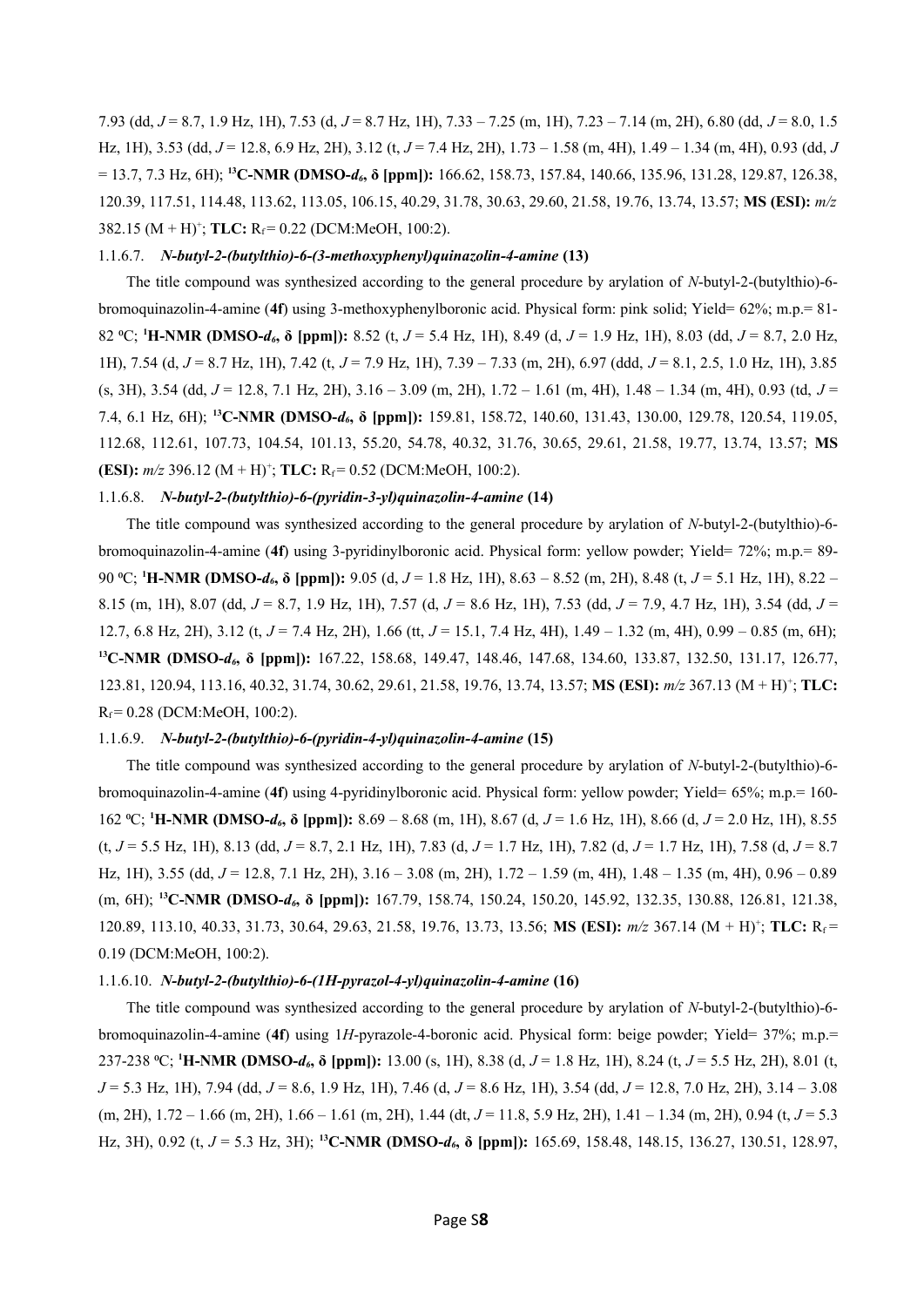126.34, 125.49, 120.78, 117.84, 113.13, 40.23, 31.76, 30.76, 29.55, 21.58, 19.78, 13.75, 13.57; **MS (ESI):** *m/z* 356.09  $(M + H)^{+}$ ; **TLC:**  $R_f = 0.17$  (DCM:MeOH, 4:100).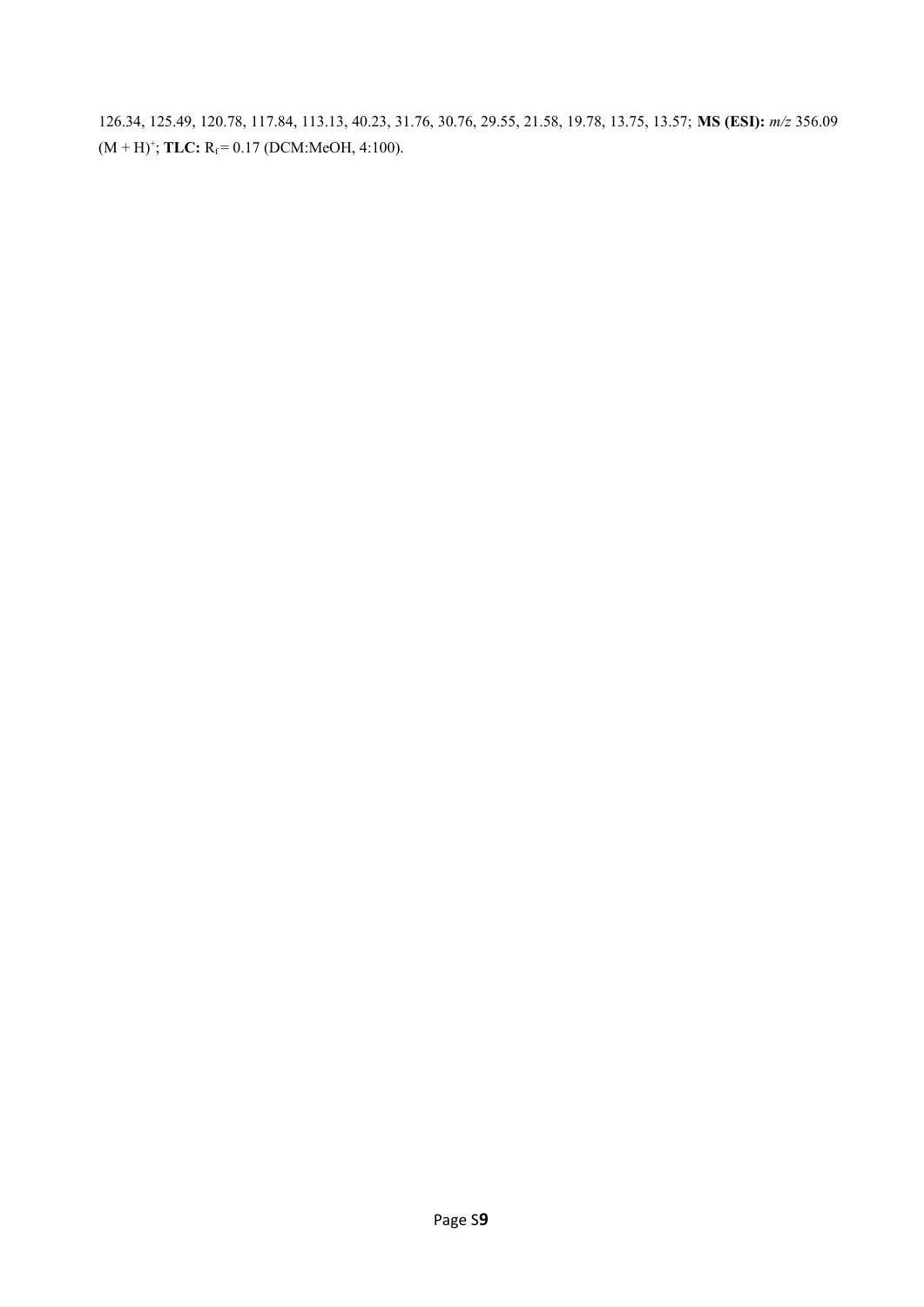#### 1.1.7. **Synthesis of** *thieno[2,3-d]pyrimidine-2,4(1H,3H)-dithione* **(18)**

2-Aminothiophene-3-carbonitrile **17** (10 mmol) was added to 10 mL carbon disulfide and 10 mL pyridine. The reaction mixture was heated at 70 °C for 6 hours. The mixture was then poured on ice water and the solid precipitate was filtered under vaccum. Compound **18** is a reported compound.**4, 5**

#### 1.1.8. **Synthesis of** *2,4-bis(butylthio)thieno[2,3-d]pyrimidine* **(19)**

A mixture of compound **18** (5mmol) and potassium carbonate (15 mmol) was dissolved in acetone (10 mL). 1- Bromobutane was then added in excess (20 mmol). The reaction was left to stir overnight under reflux. Afterwards, acetone was evaporated under vacuum. The residue was then extracted with DCM  $(3 \times 20 \text{ mL})$ , the combined organic layers were passed over anhydrous MgSO4. The DCM was then evaporated under reduced pressure and the remaining residue was purified using column chromatography to give compound **19**. Physical form: yellow semisolid; Yield= 88%; **<sup>1</sup>H-NMR (DMSO-***d6***, δ [ppm]):** 7.70 (d, *J* = 6.0 Hz, 1H), 7.31 (d, *J* = 6.0 Hz, 1H), 3.31 – 3.26 (m, 2H), 3.19 – 3.15 (m, 2H), 1.71 – 1.67 (m, 2H), 1.67 – 1.62 (m, 2H), 1.46 – 1.42 (m, 2H), 1.42 – 1.37 (m, 2H), 0.90 (td, *J* = 7.4, 1.9 Hz, 6H); **<sup>13</sup>C-NMR (DMSO-***d6***, δ [ppm]):** 166.07, 165.09, 163.77, 125.51, 124.00, 118.74, 31.09, 30.89, 30.05, 28.22, 21.48, 21.43, 13.52, 13.45; **MS (ESI):**  $m/z$  313.06 (M + H)<sup>+</sup>; **TLC:**  $R_f = 0.67$  (DCM: Hexane, 2:1).

#### 1.1.9. **Synthesis of** *N-butyl-2-(butylthio)thieno[2,3-d]pyrimidin-4-amine* **(20)**

The compound **19** was refluxed with n-butylamine (10 mL) overnight. After completion of the reaction (monitored by TLC), the n-butylamine was evaporated under vacuum. The remaining residue was then extracted with DCM  $(3 \times 20)$ mL), then the combined organic layers were passed over anhydrous MgSO4. The DCM was then evaporated under reduced pressure and the remaining residue was purified using column chromatography to give compound **20**. Physical form: beige solid; Yield= 89%; m.p.= 52-54 ⁰C; **<sup>1</sup>H-NMR (DMSO-***d6***, δ [ppm]):** 8.02 (t, *J* = 5.6 Hz, 1H), 7.50 (d, *J* = 6.0 Hz, 1H), 7.34 (d, *J* = 6.0 Hz, 1H), 3.48 – 3.43 (m, 2H), 3.09 – 3.05 (m, 2H), 1.68 – 1.61 (m, 2H), 1.61 – 1.54 (m, 2H), 1.45 – 1.38 (m, 2H), 1.38 – 1.31 (m, 2H), 0.90 (q, *J* = 7.3 Hz, 6H); **<sup>13</sup>C-NMR (DMSO-***d6***, δ [ppm]):** 166.16, 165.56, 156.16, 120.13, 119.23, 113.16, 39.97, 31.59, 30.92, 29.76, 21.55, 19.68, 13.70, 13.55; **MS (ESI):** *m/z* 296.03  $(M + H)^+$ ; TLC:  $R_f = 0.25$  (DCM: Hexane, 2:1).

#### 1.1.10. **Synthesis of** *2,7-dihydro-4H-pyrazolo[3,4-d]pyrimidine-4,6(5H)-dithione* **(22)**

Compound **22** is a reported compound.**6, 7**

#### 1.1.11. **Synthesis of** *4,6-bis(methylthio)-2H-pyrazolo[3,4-d]pyrimidine* **(23a)**

A mixture of compound **22** (5mmol) and potassium carbonate (15 mmol) was dissolved in acetone (10 mL). Methyliodide was then added in excess (20 mmol). The reaction was left to stir overnight under reflux. Afterwards, acetone was evaporated under vacuum. The residue was then extracted with DCM  $(3 \times 20 \text{ mL})$ , the combined organic layers were passed over anhydrous MgSO4. The DCM was then evaporated under reduced pressure and the remaining residue was purified using column chromatography, to give compound **23a**. Physical form: white powder; Yield= 68%; m.p.= 163-165 ⁰C; **<sup>1</sup>H-NMR (DMSO-***d6***, δ [ppm]):** 13.83 (s, 1H), 8.17 (s, 1H), 2.66 (s, 3H), 2.57 (s, 3H); **<sup>13</sup>C-NMR (DMSO-***d***<sub>6</sub>, δ [ppm]):** 168.15, 164.84, 153.56, 132.88, 108.82, 14.23, 11.95; **MS (ESI):** *m/z* 213.06 (M + H)<sup>+</sup>; **TLC:**  $R_f = 0.29$  (DCM:MeOH, 100:2).

#### 1.1.12. Synthesis of compounds **23a-c** and **24**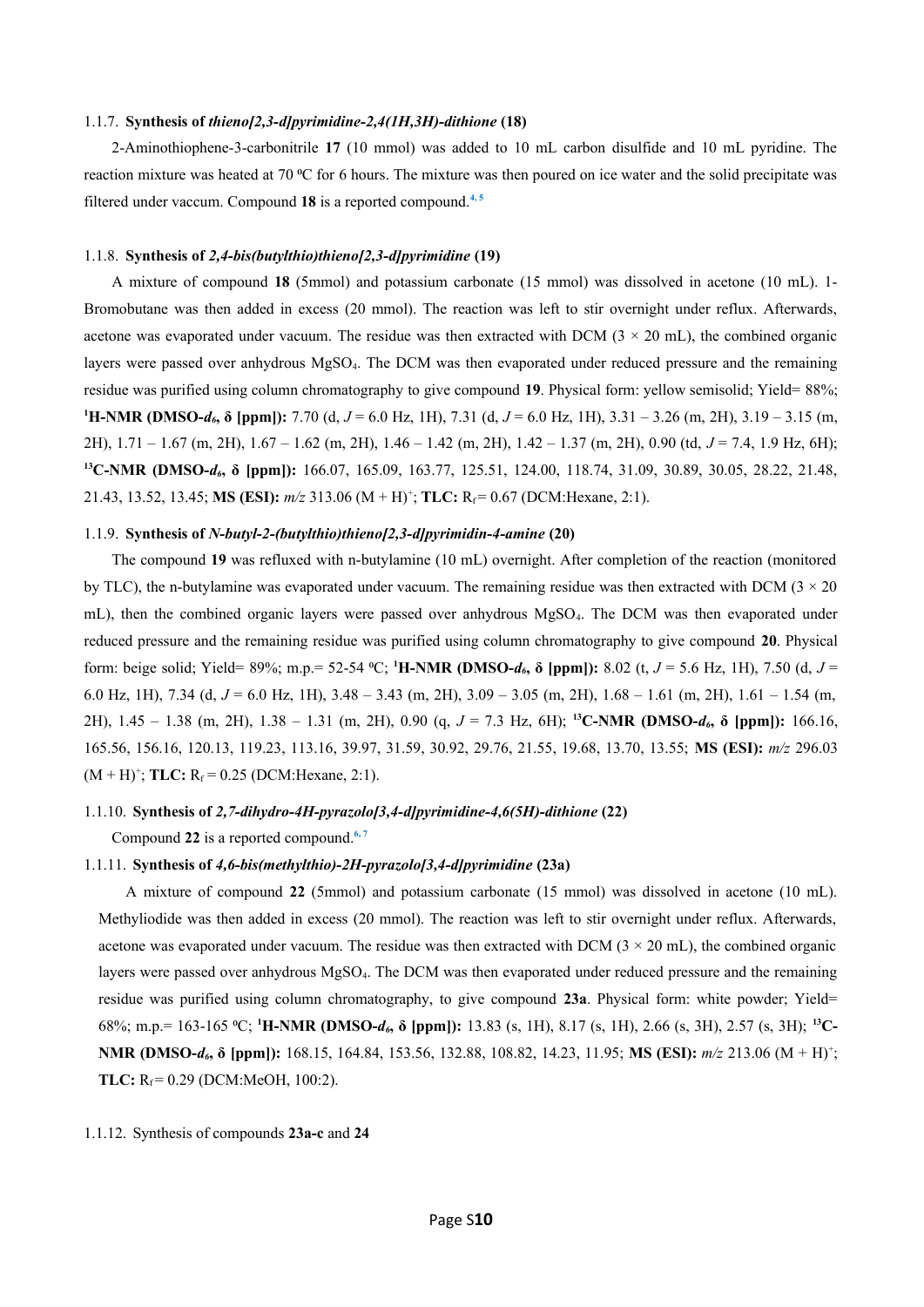A mixture of compound **22** (5mmol) and potassium carbonate (15 mmol) was dissolved in acetone (10 mL). n-Butylbromide was then added in excess (20 mmol). The reaction was left to stir overnight under reflux. Afterwards, acetone was evaporated under vacuum. The residue was then extracted with DCM  $(3 \times 20 \text{ mL})$ , the combined organic layers were passed over anhydrous MgSO4. The DCM was then evaporated under reduced pressure and the remaining residue was purified using column chromatography, to give compounds **23b, 23c** and **24** (as a mixture).

#### 1.1.12.1. *4,6-Bis(butylthio)-2H-pyrazolo[3,4-d]pyrimidine* **(23b)**

The title compound was synthesized according to the procedure by alkylation of 2,7-dihydro-4*H*-pyrazolo[3,4 *d*]pyrimidine-4,6(5*H*)-dithione (**22**) using n-butylbromide. Physical form: white powder; Yield= 20%; m.p.= 123-124 ⁰C; **<sup>1</sup>H-NMR (DMSO-***d6***, δ [ppm]):** 13.82 (s, 1H), 8.17 (s, 1H), 3.35 (t, *J* = 7.3 Hz, 2H), 3.20 (t, *J* = 7.3 Hz, 2H), 1.78 – 1.65 (m, 4H), 1.54 – 1.47 (m, 2H), 1.47 – 1.39 (m, 2H), 0.95 (t, *J* = 7.3 Hz, 6H); **<sup>13</sup>C-NMR (DMSO-***d6***, δ [ppm]):** 167.66, 164.38, 153.57, 132.82, 109.01, 31.55, 31.45, 30.45, 28.35, 22.01, 21.87, 14.01, 13.92; **MS (ESI):** *m/z* 297.03  $(M + H)^+$ ; TLC:  $R_f = 0.44$  (EtOAc: Hexane, 1:4).

#### 1.1.12.2. *2-Butyl-4,6-bis(butylthio)-2H-pyrazolo[3,4-d]pyrimidine* **(23c)**

The title compound was synthesized according to the procedure by alkylation of 2,7-dihydro-4*H*-pyrazolo[3,4 *d*]pyrimidine-4,6(5*H*)-dithione (**22**) using n-butylbromide. Physical form: yellowish semisolid; Yield= 32%; **<sup>1</sup>H-NMR (DMSO-***d6***, δ [ppm]):** 8.64 (s, 1H), 4.33 (t, *J* = 6.9 Hz, 2H), 3.30 (dd, *J* = 13.8, 6.6 Hz, 2H), 3.13 (t, *J* = 7.3 Hz, 2H), 1.92 – 1.80 (m, 2H), 1.73 – 1.61 (m, 4H), 1.50 – 1.42 (m, 2H), 1.42 – 1.35 (m, 2H), 1.29 – 1.22 (m, 1H), 1.22 – 1.15 (m, 1H), 0.89 (q, *J* = 7.5 Hz, 9H); **<sup>13</sup>C-NMR (DMSO-***d6***, δ [ppm]):** 166.68, 166.20, 158.21, 125.85, 108.87, 53.31, 31.94, 31.58, 31.36, 30.26, 28.38, 22.03, 21.84, 19.53, 14.02, 13.91, 13.78; **MS (ESI):** *m/z* 353.16 (M + H)<sup>+</sup> ; **TLC:** R<sup>f</sup>  $= 0.46$  (EtOAc:Hexane, 1:4).

#### 1.1.12.3. *1-Butyl-4,6-bis(butylthio)-1H-pyrazolo[3,4-d]pyrimidine* **(24)**

The title compound was synthesized according to the procedure by alkylation of 2,7-dihydro-4*H*-pyrazolo[3,4 *d*]pyrimidine-4,6(5*H*)-dithione (**22**) using n-butylbromide. Physical form: yellow semisolid; Yield= 34%; **<sup>1</sup>H-NMR (DMSO-***d6***, δ [ppm]):** 8.14 (s, 1H), 4.30 (t, *J* = 6.8 Hz, 2H), 3.31 (dd, *J* = 10.2, 4.2 Hz, 2H), 3.21 – 3.13 (m, 2H), 1.86 – 1.74 (m, 2H), 1.70 (dd, *J* = 8.5, 2.8 Hz, 2H), 1.66 (dd, *J* = 9.7, 5.1 Hz, 2H), 1.50 – 1.43 (m, 2H), 1.42 – 1.35 (m, 2H), 1.26 – 1.12 (m, 2H), 0.96 – 0.82 (m, 9H); **<sup>13</sup>C-NMR (DMSO-***d6***, δ [ppm]):** 167.72, 164.71, 151.71, 131.94, 109.34, 46.51, 31.72, 31.42, 31.33, 30.49, 28.38, 22.06, 21.85, 19.65, 13.97, 13.91, 13.74; **MS (ESI):** *m/z* 353.17 (M + H)<sup>+</sup> ; **TLC:**  $R_f = 0.5$  (EtOAc:Hexane, 1:20).

#### 1.1.13. Synthesis of compounds **25a-c** and **26**

The corresponding pyrazolo[3,4-*d*]pyrimidine derivative **(23a-c** and **24**) was refluxed with n-butylamine (10 mL) overnight. After completion of the reaction (monitored by TLC), the n-butylamine was evaporated under vacuum. The remaining residue was then extracted with DCM  $(3 \times 20 \text{ mL})$ , the combined organic layers were passed over anhydrous MgSO4. The DCM was then evaporated under reduced pressure and the remaining residue was purified using column chromatography to give compounds **25a-c** and **26**.

#### 1.1.13.1. *N-butyl-6-(methylthio)-2H-pyrazolo[3,4-d]pyrimidin-4-amine* **(25a)**

The title compound was synthesized according to the general procedure by amination of 4,6-bis(methylthio)-2*H*pyrazolo[3,4-*d]*pyrimidine (**23a**) using n-butylamine. Physical form: beige solid; Yield= 92%; m.p.= 208-210 ⁰C; **1H-NMR (DMSO-***d6***, δ [ppm]):** 13.09 (s, 1H), 8.18 (t, *J* = 5.3 Hz, 1H), 8.02 (s, 1H), 3.46 (dd, *J* = 12.7, 6.9 Hz, 2H), 2.46 (s, 3H), 1.64 – 1.52 (m, 2H), 1.37 (dq, *J* = 14.3, 7.2 Hz, 2H), 0.96 – 0.88 (m, 3H); **<sup>13</sup>C-NMR (DMSO-***d6***, δ [ppm]):**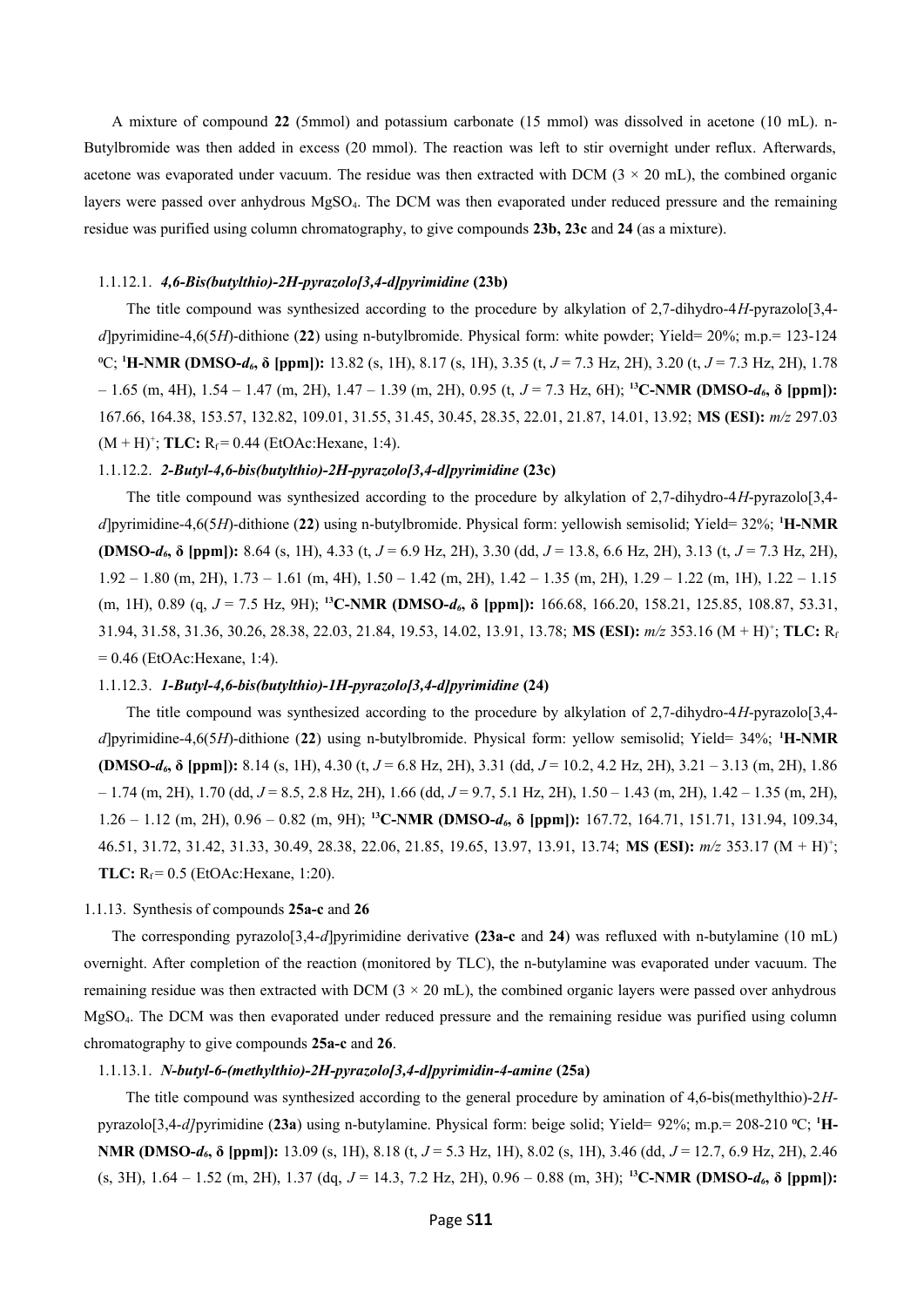168.61, 155.85, 155.63, 132.73, 98.19, 31.40, 20.13, 14.18, 13.98; **MS (ESI):**  $m/z$  238.16 (M + H)<sup>+</sup>; TLC: R<sub>f</sub> = 0.37 (DCM:MeOH, 100:4).

#### 1.1.13.2. *N-butyl-6-(butylthio)-2H-pyrazolo[3,4-d]pyrimidin-4-amine* **(25b)**

The title compound was synthesized according to the general procedure by amination of 4,6-bis(butylthio)-2*H*pyrazolo[3,4-*d*]pyrimidine (**23b**) using n-butylamine. Physical form: white powder; Yield= 85%; m.p.= 160-161 ⁰C; **<sup>1</sup>H-NMR (DMSO-***d6***, δ [ppm]):** 13.13 (s, 1H), 8.19 (t, *J* = 5.3 Hz, 1H), 8.00 (d, *J* = 1.0 Hz, 1H), 3.46 (dd, *J* = 12.7, 7.0 Hz, 2H), 3.16 – 3.00 (m, 2H), 1.67 (dd, *J* = 14.8, 7.2 Hz, 2H), 1.57 (dd, *J* = 14.5, 7.3 Hz, 2H), 1.44 (dd, *J* = 14.9, 7.5 Hz, 2H), 1.34 (dd, *J* = 14.3, 7.2 Hz, 2H), 0.97 – 0.92 (m, 3H), 0.91 – 0.86 (m, 3H); **<sup>13</sup>C-NMR (DMSO-***d6***, δ [ppm]):** 168.18, 155.86, 155.55, 132.89, 98.24, 32.07, 31.47, 30.17, 22.07, 20.16, 14.17, 14.06; **MS (ESI):** *m/z* 280.15  $(M + H)^{+}$ ; **TLC:**  $R_f = 0.19$  (DCM:MeOH, 100:2).

#### 1.1.13.3. *N,2-dibutyl-6-(butylthio)-2H-pyrazolo[3,4-d]pyrimidin-4-amine* **(25c)**

The title compound was synthesized according to the general procedure by amination of 2-butyl-4,6 bis(butylthio)-2*H*-pyrazolo[3,4-*d*]pyrimidine **(23c**) using n-butylamine. Physical form: off white powder; Yield= 93%; m.p.= 128-130 ⁰C; **<sup>1</sup>H-NMR (DMSO-***d6***, δ [ppm]):** 8.21 (s, 1H), 8.13 (t, *J* = 5.3 Hz, 1H), 4.26 (t, *J* = 6.9 Hz, 2H), 3.45 (d, *J* = 6.9 Hz, 1H), 3.41 (d, *J* = 6.9 Hz, 1H), 3.09 – 2.98 (m, 2H), 1.89 – 1.75 (m, 2H), 1.72 – 1.61 (m, 2H), 1.56 (dd, *J* = 14.4, 7.2 Hz, 2H), 1.44 (dd, *J* = 15.2, 7.4 Hz, 2H), 1.34 (dd, *J* = 15.4, 7.6 Hz, 2H), 1.25 (t, *J* = 5.6 Hz, 1H), 1.23 – 1.16 (m, 1H), 0.92 (dt, *J* = 5.9, 2.9 Hz, 6H), 0.90 – 0.85 (m, 3H); **<sup>13</sup>C-NMR (DMSO-***d6***, δ [ppm]):** 167.65, 160.50, 156.81, 124.92, 99.99, 52.72, 32.14, 32.06, 31.36, 29.98, 22.10, 20.16, 19.57, 14.17, 14.08, 13.85; **MS (ESI):** *m/z* 336.19 (M + H)<sup>+</sup>; **TLC:** R<sub>f</sub> = 0.29 (DCM:MeOH, 100:2).

#### 1.1.13.4. *N,1-dibutyl-6-(butylthio)-1H-pyrazolo[3,4-d]pyrimidin-4-amine* **(26)**

The title compound was synthesized according to the general procedure by amination of 1-butyl-4,6 bis(butylthio)-1*H*-pyrazolo[3,4-*d*]pyrimidine (**24**) using n-butylamine. Physical form: yellow semisolid; Yield= 90%; **<sup>1</sup>H-NMR (DMSO-***d6***, δ [ppm]):** 8.23 (t, *J* = 5.4 Hz, 1H), 7.99 (s, 1H), 4.19 (t, *J* = 6.8 Hz, 2H), 3.45 (dd, *J* = 12.7, 6.9 Hz, 2H), 3.12 – 3.01 (m, 2H), 1.82 – 1.71 (m, 2H), 1.66 (dd, *J* = 14.8, 7.5 Hz, 2H), 1.56 (dd, *J* = 14.6, 7.4 Hz, 2H), 1.44 (dd, *J* = 15.0, 7.4 Hz, 2H), 1.34 (dd, *J* = 15.0, 7.3 Hz, 2H), 1.27 – 1.20 (m, 1H), 1.19 – 1.12 (m, 1H), 0.97 – 0.91 (m, 3H), 0.90 (d, *J* = 5.1 Hz, 3H), 0.86 (t, *J* = 6.2 Hz, 3H); **<sup>13</sup>C-NMR (DMSO-***d6***, δ [ppm]):** 168.23, 155.91, 153.69, 131.95, 98.56, 46.06, 32.27, 31.51, 31.45, 30.24, 22.12, 20.15, 19.67, 14.15, 14.00, 13.79; **MS (ESI):** *m/z* 336.19 (M +  $H$ <sup>+</sup>; **TLC:**  $R_f$  = 0.34 (EtOAc:Hexane, 1:4).

#### 1.1.14. **Synthesis of** *2,4-bis(butylthio)quinazolin-6-amine* **(30)**

A mixture of the nitro derivative **29** (1 mmol) and Fe powder (10 mmol) was stirred at room temperature in ethanol/water (2:1), in the presence of 6 mmol conc. HCl, for 5 h. The reaction mixture was then refluxed for 1 h at 65 ⁰C. The reaction mixture was then filtered and the ethanol was evaporated. The remaining solution was justified at pH 9 using ammonia and extracted with methylene chloride (mobile phase: 0.5% methanol in methylene chloride). Yield = 70%; **<sup>1</sup>H-NMR (DMSO-***d6***, δ [ppm]):** 7.48 – 7.44 (m, 1H), 7.24 (dd, *J* = 8.9, 2.5 Hz, 1H), 6.90 – 6.86 (m, 1H), 5.82 (s, 2H), 3.29 – 3.25 (m, 2H), 3.17 – 3.13 (m, 2H), 1.71 – 1.67 (m, 2H), 1.67 – 1.63 (m, 2H), 1.47 – 1.43 (m, 2H), 1.43 – 1.39 (m, 2H), 0.92 (td, *J* = 7.4, 4.4 Hz, 6H). **<sup>13</sup>C-NMR (DMSO-***d6***, δ [ppm]):** 166.67, 159.63, 147.18, 141.46, 127.66, 125.51, 122.15, 100.92, 31.39, 30.76, 29.71, 28.28, 21.50, 21.48, 13.54, 13.48; **MS (ESI):**  $m/z$  322.31 (M + H)<sup>+</sup>.

#### 1.1.15. **Synthesis of** *1-(2,4-bis(butylthio)quinazolin-6-yl)-3-ethylurea* **(31)**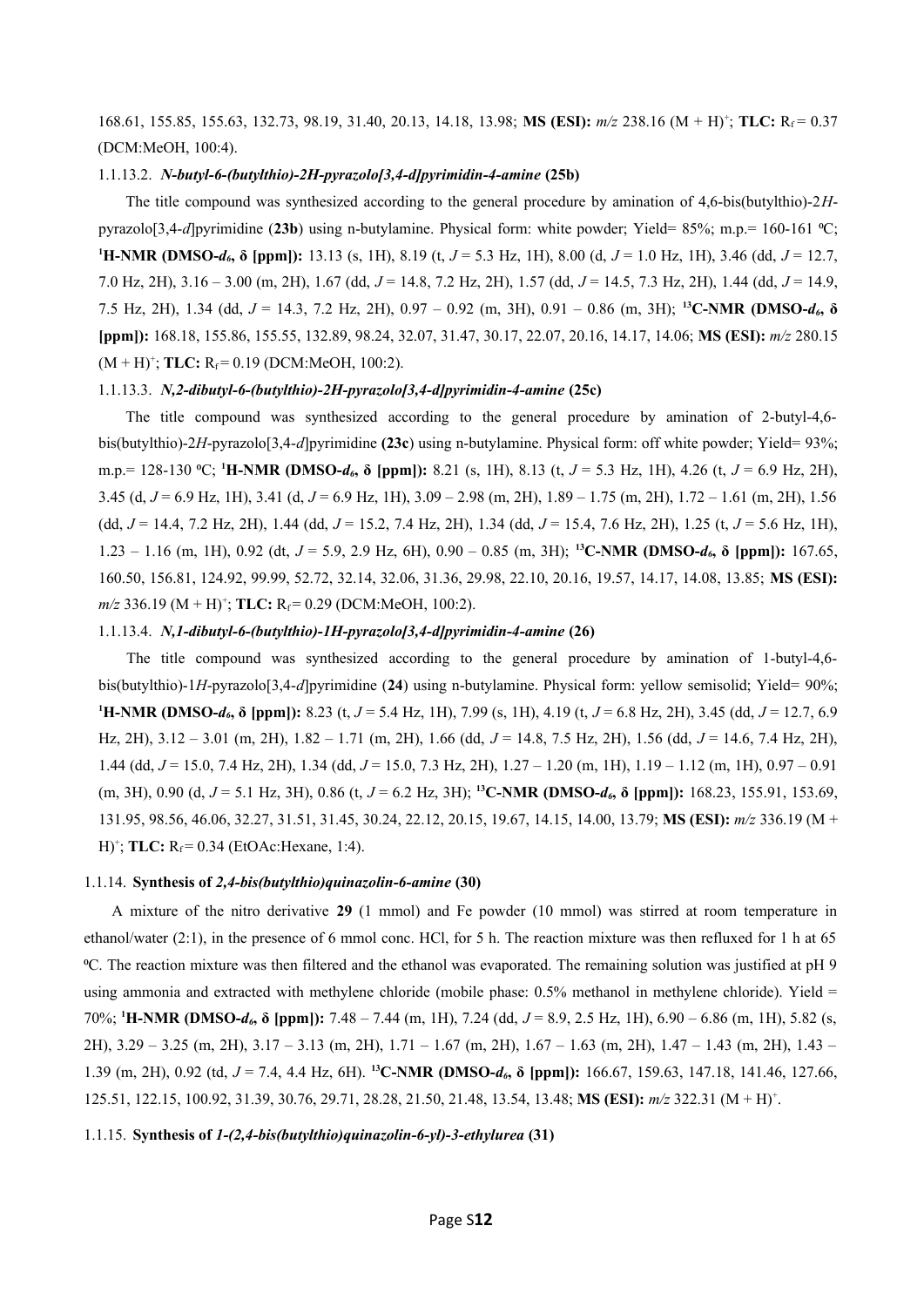A mixture of the amino derivative **30** and ethyl isocyanate (2 equivalent) in DMF was stirred at room temperature for 2 hours. The reaction mixture was then poured onto ice-cooled water, and then extracted with ethyl acetate. Yield  $=$ 73%; **<sup>1</sup>H-NMR (CDCl3, δ [ppm]):** 8.94 (s, 1H), 8.32 – 8.27 (m, 1H), 7.72 – 7.69 (m, 1H), 7.64 – 7.59 (m, 1H), 6.25 (t, *J* = 5.6 Hz, 1H), 3.31 – 3.27 (m, 2H), 3.21 – 3.16 (m, 2H), 3.14 (tt, *J* = 7.2, 3.5 Hz, 2H), 1.73 – 1.69 (m, 2H), 1.69 – 1.64 (m, 2H), 1.49 – 1.44 (m, 2H), 1.44 – 1.38 (m, 2H), 1.10 – 1.05 (m, 3H), 0.92 (td, *J* = 7.4, 4.0 Hz, 6H). **<sup>13</sup>C-NMR (DMSO-***d6***, δ [ppm]):** 169.01, 162.75, 154.92, 143.72, 138.53, 127.32, 126.96, 121.09, 34.01, 31.27, 30.58, 29.78, 28.47, 21.49, 21.47, 15.35, 13.52, 13.46; **MS (ESI):** *m/z* 393.22 (M + H)<sup>+</sup> .

#### 1.1.16. **Synthesis of** *N-(2,4-bis(butylthio)quinazolin-6-yl)ethanesulfonamide* **(32)**

A mixture of the amino derivative **30** and ethanesulfonylchloride (2 equivalent) in pyridine was stirred at room temperature for 2 hours. The reaction solvent was then evaporated. Yield =  $88\%$ ;  $^1$ **H-NMR (CDCl<sub>3</sub>,**  $\delta$  **[ppm]):** 10.28 (s, 1H), 7.78 (dd, *J* = 1.7, 1.3 Hz, 1H), 7.73 (d, *J* = 0.7 Hz, 1H), 7.72 (d, *J* = 4.1 Hz, 1H), 3.30 (d, *J* = 7.4 Hz, 2H), 3.22 – 3.15 (m, 4H), 1.74 – 1.69 (m, 2H), 1.67 (dd, *J* = 11.8, 4.5 Hz, 2H), 1.48 – 1.44 (m, 2H), 1.44 – 1.40 (m, 2H), 1.20 (t, *J* = 7.3 Hz, 3H), 0.92 (td, *J* = 7.4, 5.0 Hz, 6H). **<sup>13</sup>C-NMR (DMSO-***d6***, δ [ppm]):** 169.57, 164.33, 144.96, 136.27, 128.41, 127.57, 120.94, 110.42, 45.36, 31.16, 30.55, 29.83, 28.59, 21.48, 21.47, 13.52, 13.45, 8.00; **MS (ESI):** *m/z* 414.25 (M +  $H)^+$ .

#### **1.2. γ-Irradiation of the synthesized compounds**

The tested compounds (**4a**, **7** and **25b**), in solid state, were collected in polypropylene vials wrapped with an aluminium sheet. The vials were subjected to γ-irradiation at an absorbed dose of 25 kGy. Irradiation was achieved utilizing a <sup>60</sup>Co source at a dose rate of 0.950 kGy/h, using Indian-Gamma Cell (Ge 4000 A).

#### **1.3. Antibacterial assays**

All bacterial isolates (*S. aureus*, *S. pneumoniae*, *E. faecalis, E. faecium, E. coli* and *M. smegmatis*) were handled under conditions recommended by the depositor. MIC values were determined by 2-fold dilutions of tested compounds according to guidelines of the Clinical & Laboratory Standards Institute (CLSI). Briefly, serial dilutions of tested compounds (0.06-128 µg/mL) were prepared in a sterile 96-well plate. Single colonies of bacterial strains were suspended in 0.9% NaCl and McFarland was adjusted to 0.5 using a Densitometer. The bacterial suspension was diluted 1:100 in the corresponding growth media to achieve a final inoculum of  $\sim 10^4$  CFU/mL. Growth inhibition and MIC determination was performed after overnight incubation (18-24 h) at optimum temperature.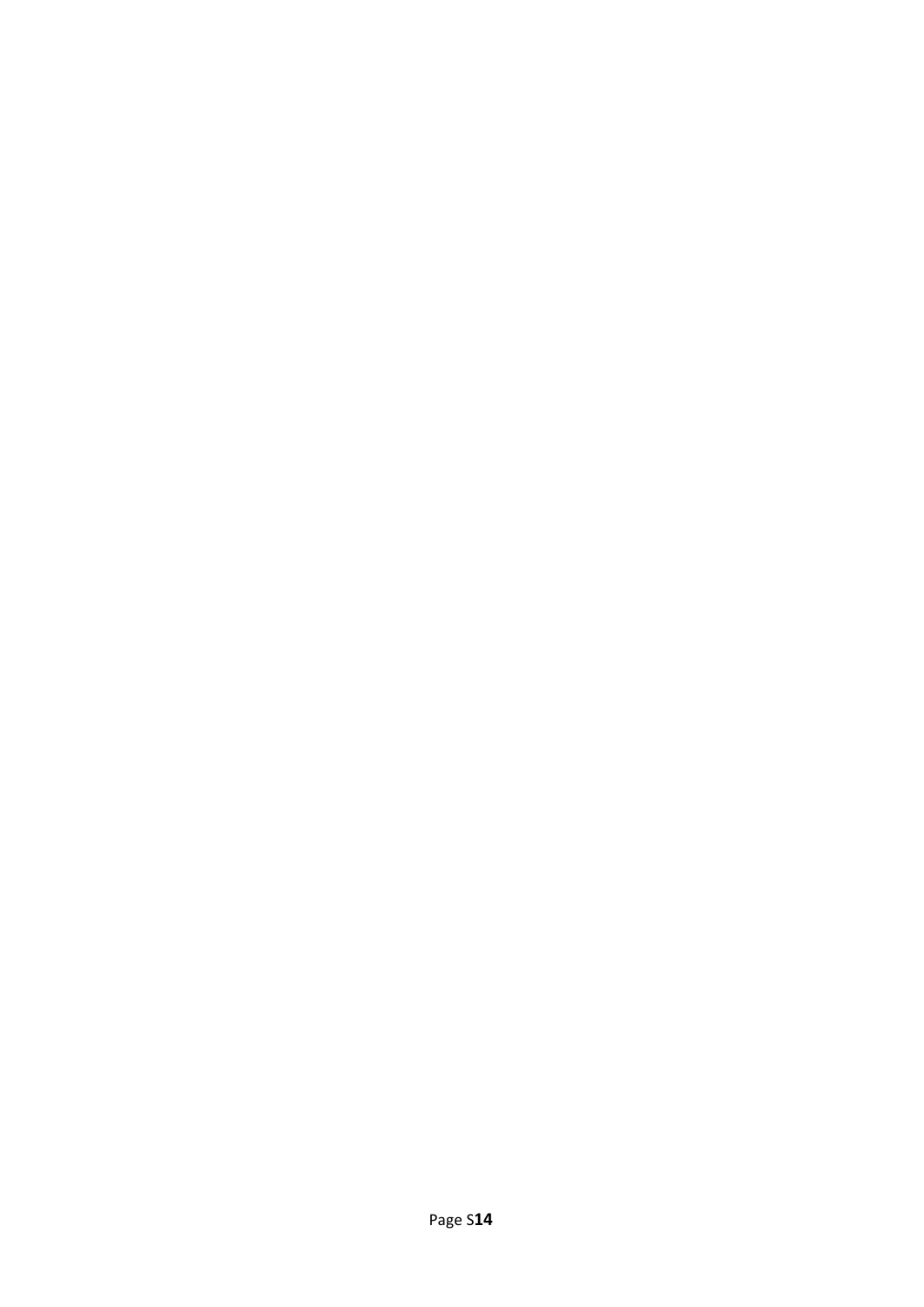#### **1.4. Cytotoxicity evaluation**

HepG2 cells (hepatocellular carcinoma cell line-ACC 180) were cultured under conditions recommended by the depositor. Briefly, serial dilution of tested compounds was performed and transferred to already seeded cells  $(6 \times 10^{3}$ cells/well) in a 96-well plate. After 5 days of incubation, 20 μL of 5 mg/ml MTT (thiazolyl blue tetrazolium bromide) in PBS was added per well and cells were further incubated for 2 h at 37°C. The medium was then discarded and cells were washed with 100 μL PBS before adding 100 μL 2-propanol/10 N HCl (250:1) in order to dissolve formazan granules. The absorbance at 570 nm was measured using a microplate reader (Tecan Infinite M200Pro), and cell viability was expressed as percentage relative to the respective methanol control. IC<sub>50</sub> values were determined as average value (SD  $<10\%$ ).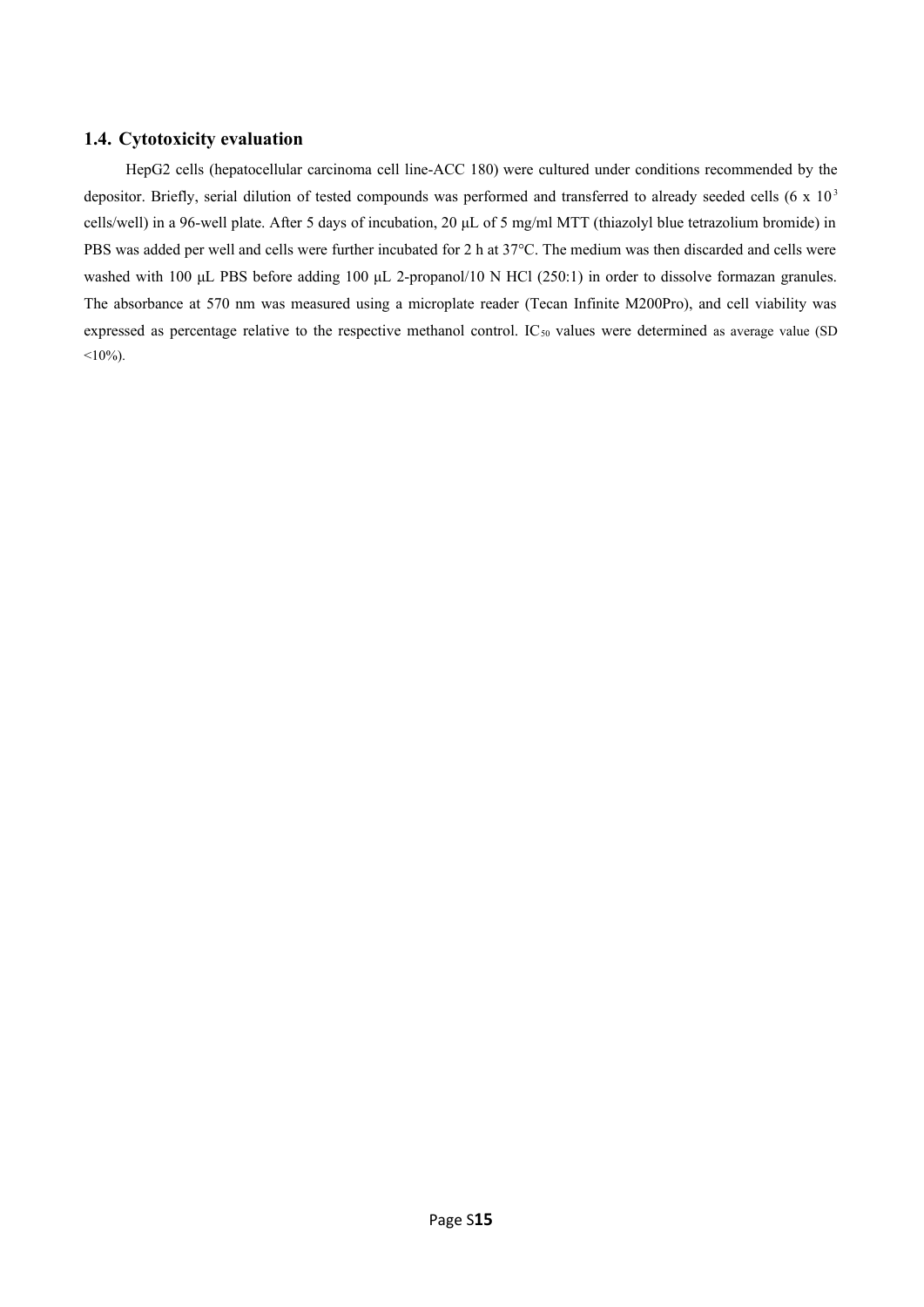|                 | Minimum Inhibitory Concentration <sup>[a]</sup> $(\mu M)$ |                |                         |               |                         |                          |                           |          |                      |                                  |
|-----------------|-----------------------------------------------------------|----------------|-------------------------|---------------|-------------------------|--------------------------|---------------------------|----------|----------------------|----------------------------------|
| Compound*       | S. aureus                                                 |                |                         | S. pneumoniae |                         | $E$ .                    | $E$ .                     | E. coli  |                      | $M_{\cdot}$                      |
|                 | Newman                                                    | N315<br>(MRSA) | Mu50<br>(MRSA)<br>VISA) | DSM-<br>20566 | DSM-<br>11865<br>(PRSP) | faecium<br>DSM-<br>20477 | faecalis<br>DSM-<br>20478 | DSM-1116 | K12<br>$\Delta tolC$ | smegmatis<br>mc <sup>2</sup> 155 |
| 9               | 20                                                        | 20             | 20                      | 10            | 39                      | 20                       | 20                        | >313     | >313                 | >313                             |
| 12              | 5                                                         | >336           | >336                    | 3             | 42                      | 11                       | 5                         | >336     | >336                 | 42                               |
| 20              | 27                                                        | 108            | >433                    | 27            | 27                      | >433                     | >433                      | >433     | 27                   | 54                               |
| 25a             | 270                                                       | 270            | 270                     | >539          | >539                    | >539                     | >539                      | >539     | 270                  | >539                             |
| 25 <sub>b</sub> | >458                                                      | >458           | >458                    | >458          | >458                    | >458                     | >458                      | >458     | 14                   | >458                             |
| 26              | >382                                                      | >382           | >382                    | 24            | >382                    | >382                     | >382                      | >382     | >382                 | >382                             |
| 30              | 25                                                        | 12             | 12                      | 12            | 25                      | 25                       | 100                       | >398     | >398                 | 100                              |
| 32              | >310                                                      | >310           | >310                    | 10            | 10                      | 19                       | 19                        | >310     | >310                 | >310                             |
| I               | 28                                                        | 28             | 14                      | 14            | 14                      | 14                       | 14                        | >442     | 7                    | 28                               |
| Vancomycin      | 0.34                                                      | 0.69           | 6                       | 0.34          | 0.69                    | 0.69                     | 0.34                      | >44      | >44                  | 6                                |
| Linezolid       | 3                                                         | 6              | 6                       | 2             | 6                       | 12                       | 6                         | >190     | 47                   | 12                               |

**Table S1:** MIC values of the synthesized analogs in µM concentration units.

[a] Values are from two independent experiments.

\* Values were calculated from their corresponding values in "µg/mL". Values were rounded for simplification.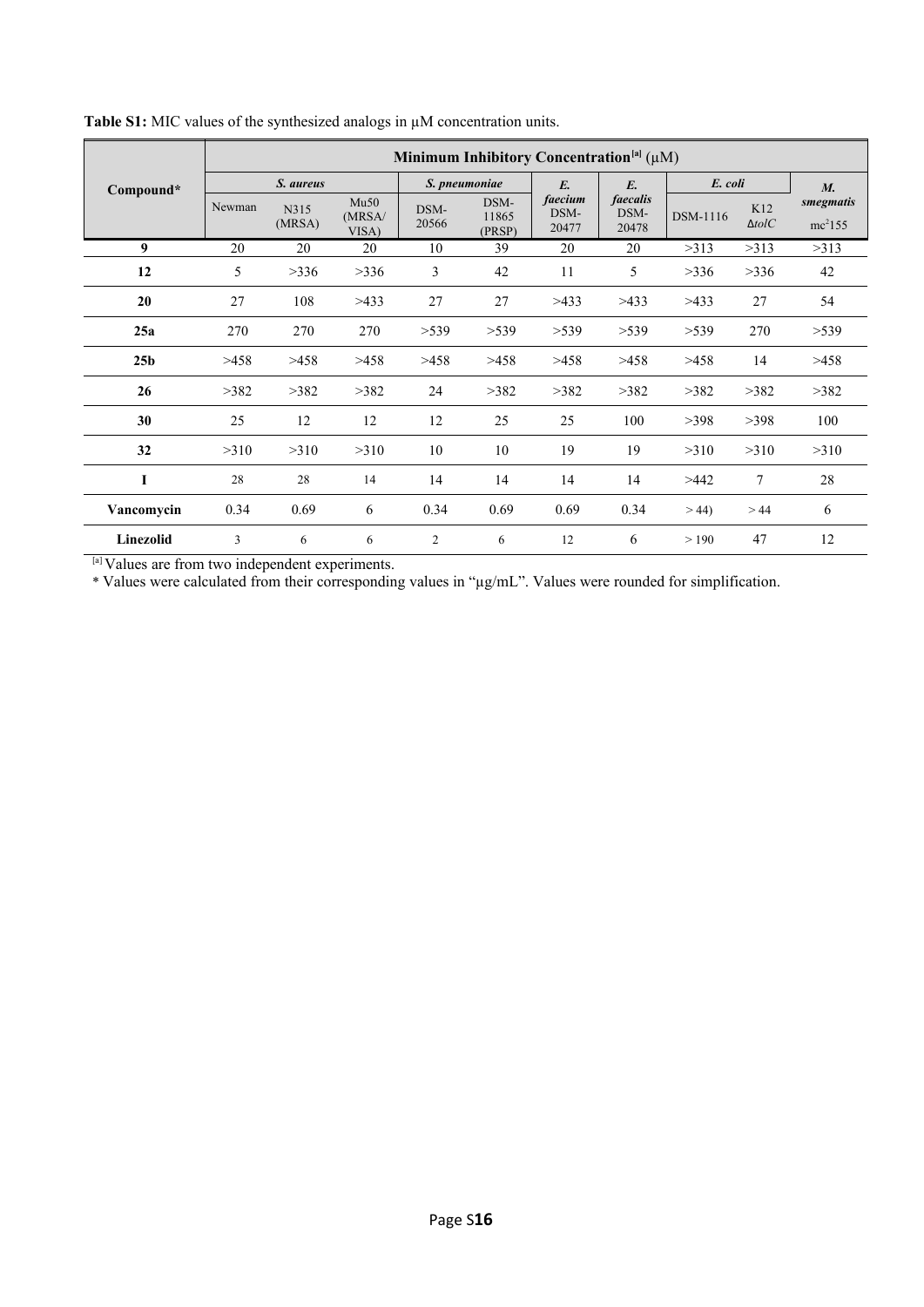

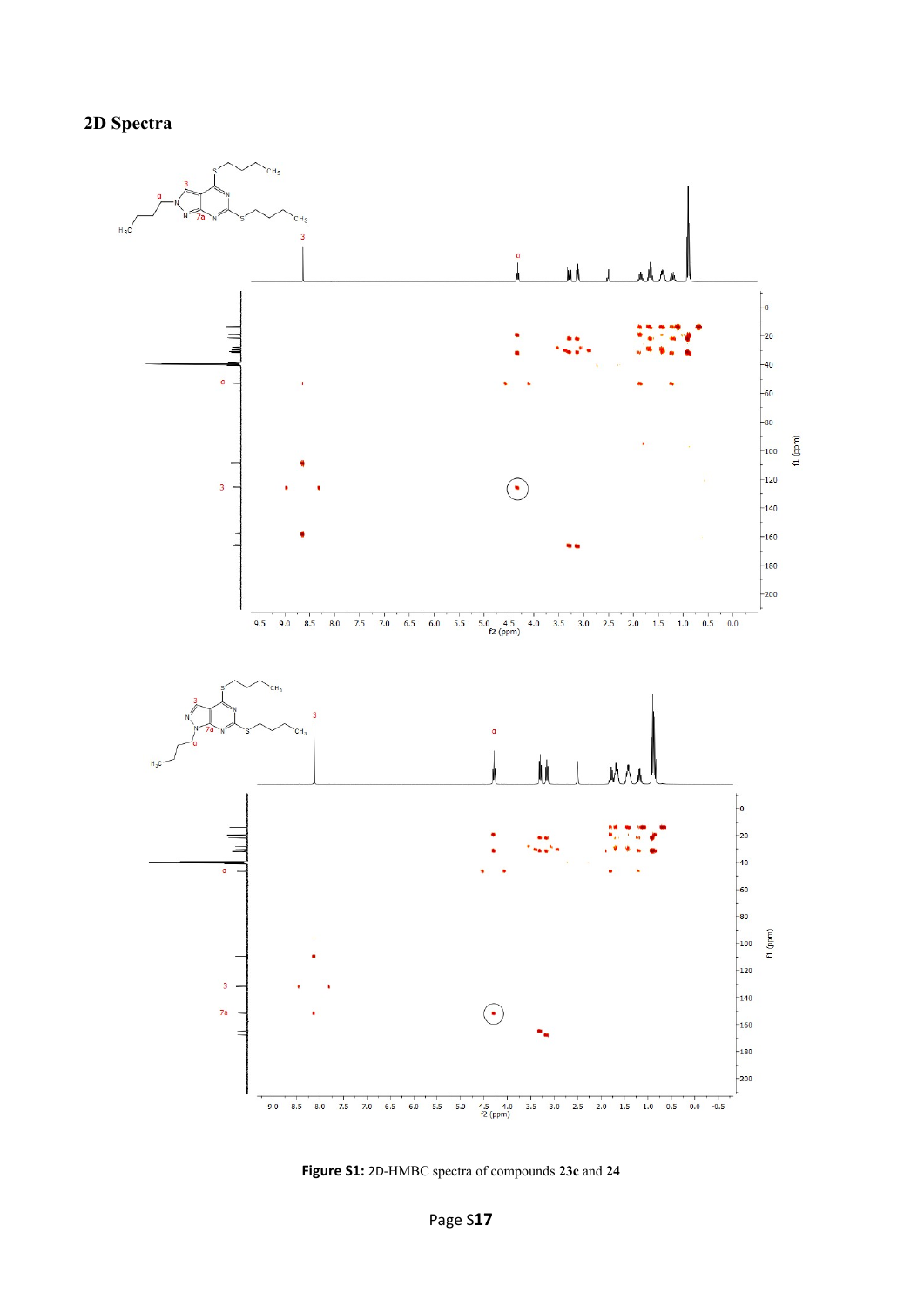